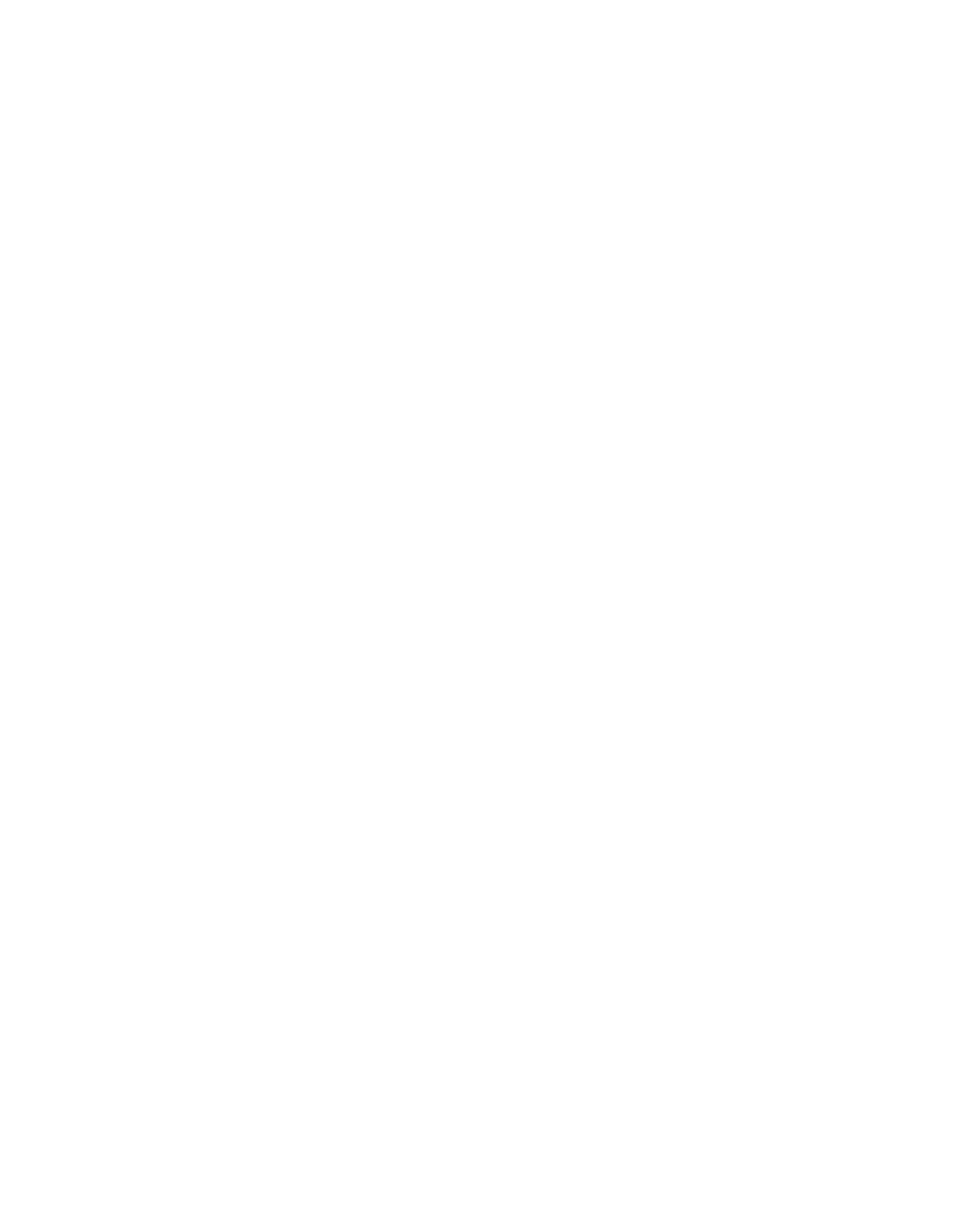# **AGREEMENT CONCERNING THE ADOPTION OF UNIFORM CONDITIONS FOR PERIODICAL TECHNICAL INSPECTIONS OF WHEELED VEHICLES AND THE RECIPROCAL RECOGNITION OF SUCH INSPECTIONS**

#### **Preamble**

#### THE CONTRACTING PARTIES,

RECOGNIZING the growth of road traffic and the resultant increase in danger and nuisance which presents all Contracting Parties with safety and environmental problems of a similar nature and seriousness;

DESIRING to achieve greater uniformity in the rules governing road traffic in Europe and to ensure a higher level of safety and protection of the environment;

DESIRING to define for this purpose uniform conditions on Periodical Technical Inspections of wheeled vehicles that it will suffice for these vehicles to fulfil in order to be certified in their countries;

WHEREAS the time needed to carry out such Periodical Technical Inspections of certain wheeled vehicles and the expense thereby incurred are factors which can affect the competitive conditions between road-transport operators in the territories of the Contracting Parties; whereas the present systems of testing vary from one territory to another;

WHEREAS it is therefore necessary to harmonize as far as possible the frequency of tests and the compulsory items to be tested;

WHEREAS the fixing of the date of application of the measure referred to in this Agreement should allow time for the administrative and technical arrangements required for carrying out the tests to be set up or extended in scope;

HAVE AGREED as follows:

#### **Article 1**

The Contracting Parties shall establish Rules for periodical technical inspections of wheeled vehicles registered or taken into service in their territory and shall reciprocally recognize the inspections carried out in accordance with those Rules. The Rules shall be established through an Administrative Committee made up of all the Contracting Parties in conformity with the Rules of Procedure set out in Appendix 1 and on the basis of the following paragraphs and articles.

For the purposes of this Agreement,

the term "wheeled vehicles" shall include any motor vehicles and their trailers;

the term "technical inspection" shall include the inspection of any equipment and parts which are used on wheeled vehicles and whose characteristics have a bearing on road safety, protection of the environment and energy saving; the term "rules for periodical technical inspections of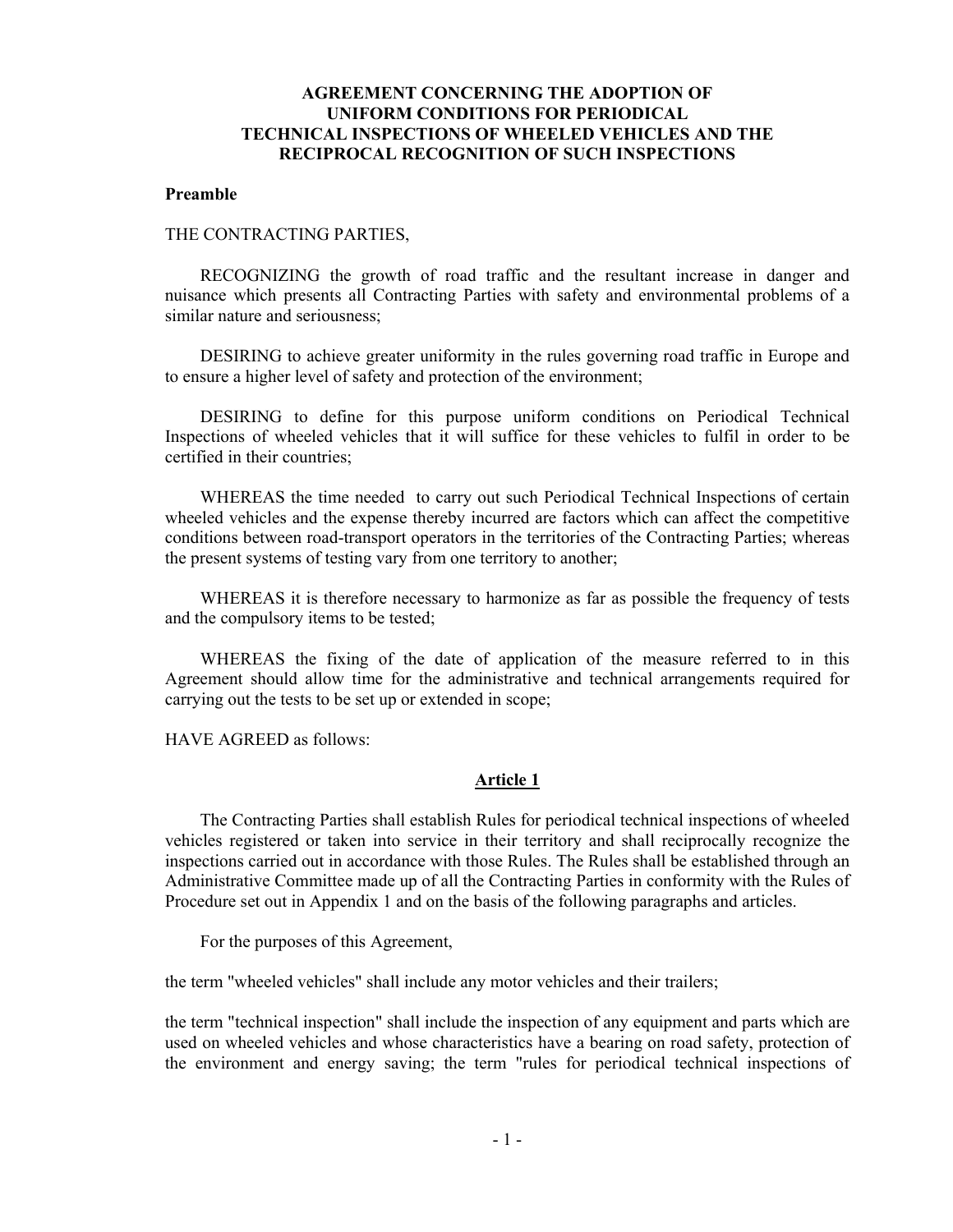wheeled vehicles" shall include provisions for the proof of the periodical administrative uniform procedure by which the competent authorities of a Contracting Party declare, after the required verifications have been carried out, that the wheeled vehicle conforms to the requirements of the given Rules. As proof shall serve a technical inspection certificate the model of which is reproduced in Appendix 2 to this Agreement.

### **Article 2**

1. A Rule, after having been established in accordance with the procedure indicated in Appendix 1, shall be communicated by the Administrative Committee to the Secretary-General of the United Nations, hereinafter called "Secretary-General". As soon as possible thereafter the Secretary-General shall give notification of this Rule to the Contracting Parties.

 The Rule will be considered as adopted unless, within a period of six months from its notification by the Secretary-General, more than one-third of the Contracting Parties at the time of notification have informed the Secretary-General of their disagreement with the Rule.

The Rule shall cover the following:

- (a) the categories of wheeled vehicles concerned and the frequency of its inspection;
- (b) the equipment and/or parts to be inspected;
- (c) Test methods by which any performance requirements are to be demonstrated;
- (d) Conditions for granting inspection certificate and their reciprocal recognition
- (e) The date(s) on which the Rule enters into force.

The Rule may, if needed, include references to the test centres accredited by the competent authorities where the inspections of wheeled vehicles may be carried out.

2. When a Rule has been adopted the Secretary-General shall so notify as soon as possible all the Contracting Parties, specifying which Contracting Parties have objected and in respect of which the Rule shall not enter into force.

3. The adopted Rule shall enter into force on the date(s) specified therein as a Rule annexed to this Agreement for all Contracting Parties which did not notify their disagreement.

4. Any new Contracting Party may, when depositing its instrument of accession, declare that it is not bound by certain Rules then annexed to this Agreement or that it is not bound by any of them. If, at that time, the procedure laid down in paragraphs 1, 2 and 3 of this Article is in progress for a draft rule, the Secretary-General shall communicate such draft rule to the new Contracting Party and the draft shall enter into force as a Rule for the new Contracting Party only on the conditions specified in paragraph 3 of this Article, the time allowed being counted from the date of the communication of the draft to that Party. The Secretary-General shall notify all the Contracting Parties of the date of such entry into force. He shall also communicate to them all declarations concerning the non-application of certain Rules that any Contracting Party may make in accordance with the terms of this paragraph.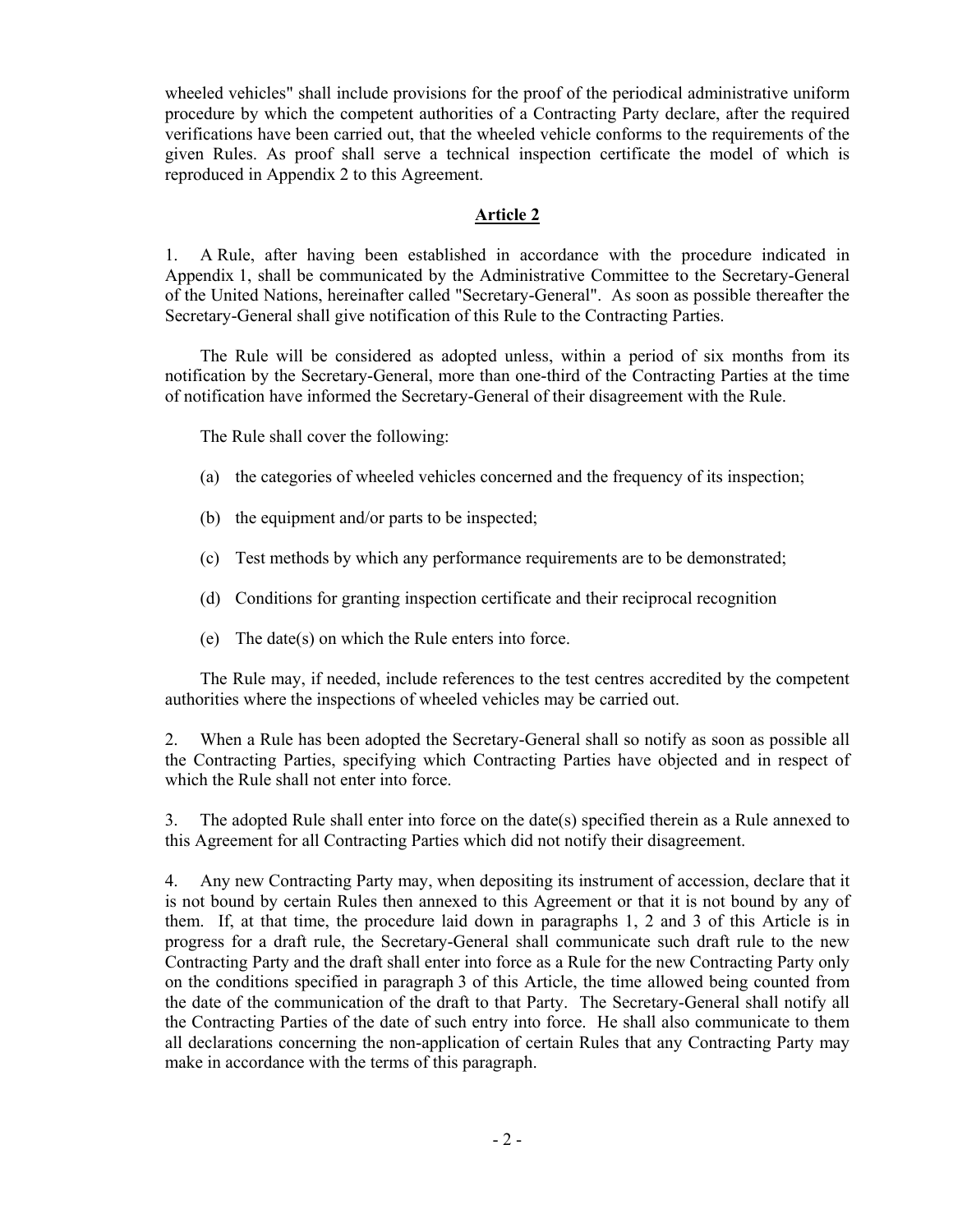5. Any Contracting Party applying a Rule may at any time notify the Secretary-General, subject to one year's notice, that its administration intends to cease applying it. Such notification shall be communicated by the Secretary-General to the other Contracting Parties.

6. Any Contracting Party not applying a Rule may at any time notify the Secretary-General that it intends henceforth to apply it, and the Rule will then enter into force for this Party on the sixtieth day after this notification. The Secretary-General shall notify all the Contracting Parties of every entry into force of a Rule for a new Contracting Party effected in accordance with the terms of this paragraph.

7. The Contracting Parties for which a Rule is in force shall hereinafter be referred to as "the Contracting Parties applying a Rule."

8. The Rules annexed to this Agreement as Addenda to this Agreement shall form an integral part thereof.

# **Article 3**

The Rules annexed to this Agreement may be amended in accordance with the following procedure:

1. Amendments to Rules shall be established by the Administrative Committee as described in Articles 1 and 2 and in accordance with the procedure indicated in Appendix 1. An amendment to the Rule, after having been established, shall be communicated by the Administrative Committee to the Secretary-General. As soon as possible thereafter the Secretary-General shall give notification of this amendment to the Contracting Parties applying the Rule.

2. An amendment to a Rule will be considered to be adopted unless, within a period of six months from its notification by the Secretary-General, more than one-third of the Contracting Parties applying the Rule at the time of notification have informed the Secretary-General of their disagreement with the amendment. If, after this period, the Secretary-General has not received declarations of disagreement of more than one-third of the Contracting Parties applying the Rule, the Secretary-General shall as soon as possible declare the amendment as adopted and binding upon those Contracting Parties applying the Rule who did not declare themselves opposed to it. When a Rule is amended and at least one-fifth of the Contracting Parties applying the unamended Rule subsequently declare that they wish to continue to apply the unamended Rule, the unamended Rule will be regarded as an alternative to the amended Rule and will be incorporated formally as such into the Rule with effect from the date of adoption of the amendment or its entry into force. In this case the obligations of the Contracting Parties applying the Rule shall be the same as set out in paragraph 1.

3. Should a new Contracting Party accede to this Agreement between the time of the notification of the amendment to a Rule by the Secretary-General and its entry into force, the Rule in question shall not enter into force for that Contracting Party until two months after it has formally accepted the amendment or two months after the lapse of a period of six months since the communication to that Party by the Secretary-General of the proposed amendment.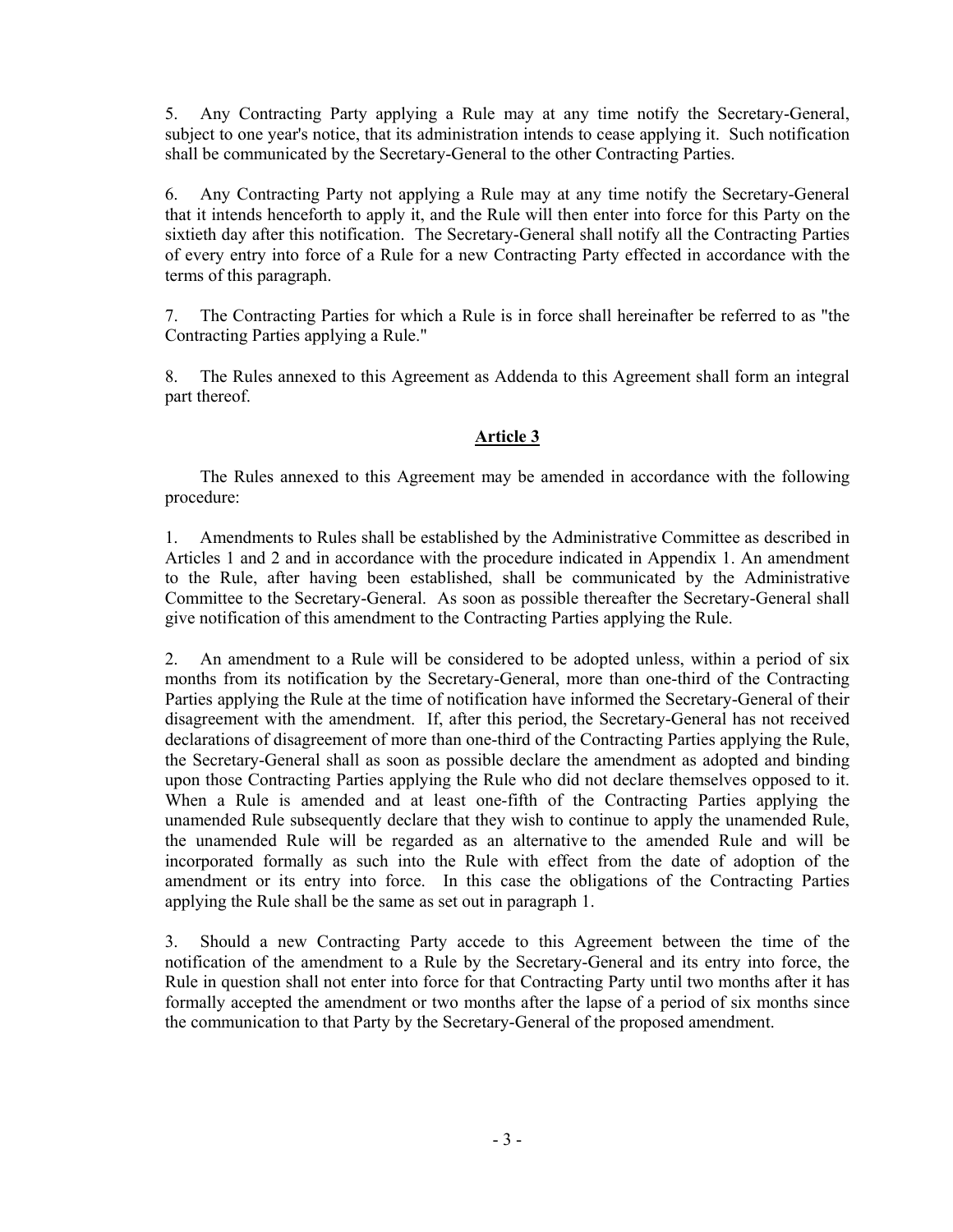### **Article 4**

1. Countries members of the Economic Commission for Europe, countries admitted to the Commission in a consultative capacity in accordance with paragraph 8 of the Commission's Terms of Reference, and regional economic integration organizations set up by countries members of the Economic Commission for Europe to which their Member States have transferred powers in the fields covered by this Agreement, including the power to make binding decisions on their Member States, may become Contracting Parties to this Agreement.

For the determination of the number of votes referred to in Article 2, paragraph 1 and in Article 3, paragraph 2, regional economic integration organizations vote with the number of votes of their Member States being members of the Economic Commission for Europe.

2. Countries Members of the United Nations as may participate in certain activities of the Economic Commission for Europe in accordance with Paragraph 11 of the Commission's Terms of Reference and regional economic integration organizations of such countries to which their Member States have transferred powers in the fields covered by this Agreement including power to make binding decisions on their Member States may become Contracting Parties to this Agreement.

For the determination of the number of votes referred to in Article 2, paragraph 1 and in Article 3, paragraph 2, regional economic integration organizations vote with the number of votes of their Member States being Members of the United Nations.

3. Countries under paragraphs 1 and 2 of this Article may become Contracting Parties to the Agreement:

- (a) by signing it without reservation to a ratification;
- (b) by ratifying it after signing it subject to ratification;
- (c) by acceding to it.

4. Ratification or accession shall be effected by the deposit of an instrument with the Secretary-General of the United Nations.

5. The Agreement shall be open for signature from 12 November 1997 until 30 June 1998 inclusive. Thereafter, it shall be open for accession.

#### **Article 5**

1. This Agreement shall come into force on the sixtieth day after five of the countries referred to in paragraph 1 of Article 4 thereof have signed it without reservation of ratification or have deposited their instruments of ratification or accession.

2. For any country ratifying or acceding to the Agreement after its entry into force this Agreement shall enter into force on the sixtieth day after the said country has deposited its instrument of ratification or accession.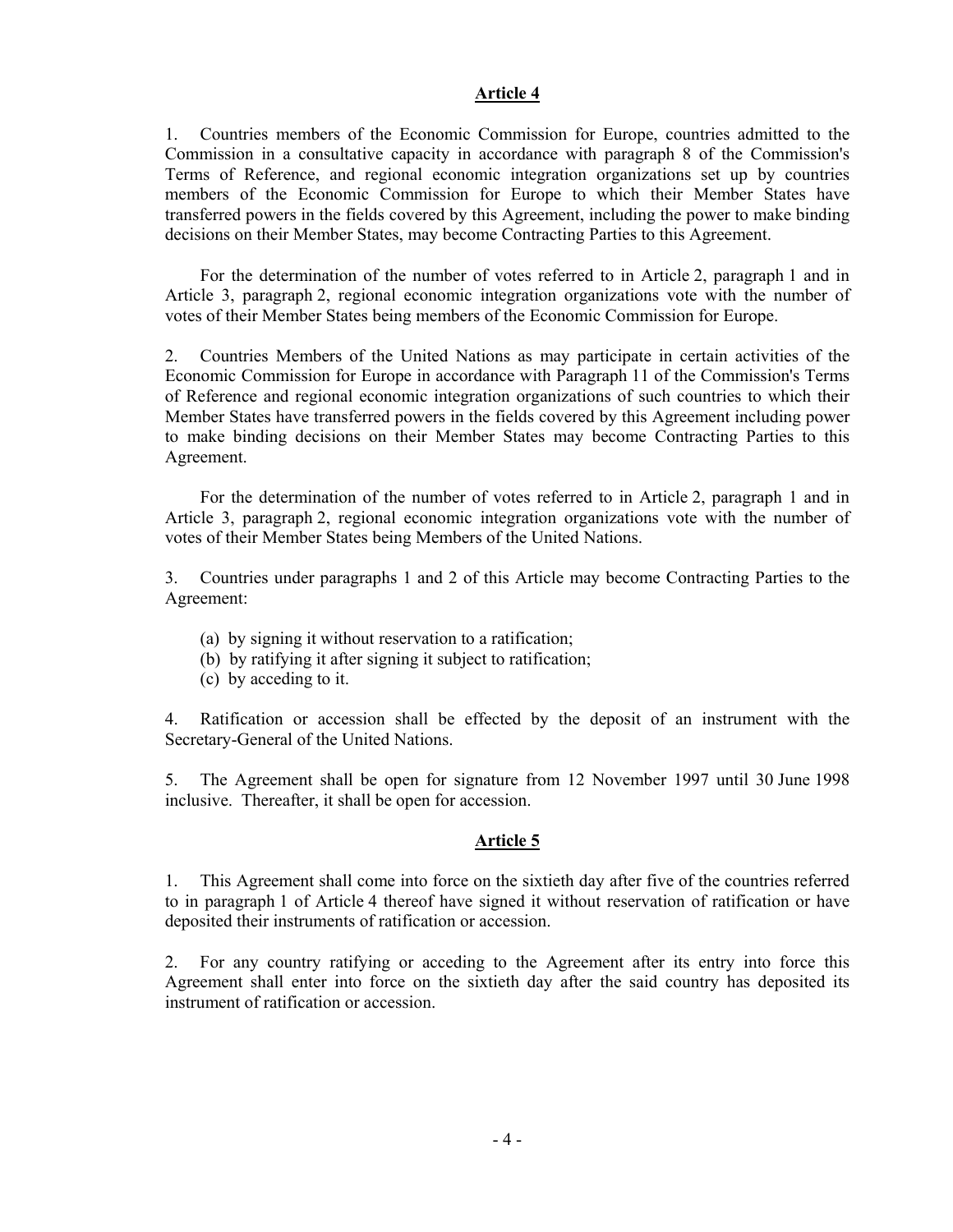# **Article 6**

1. Any Contracting Party may denounce this Agreement by so notifying the Secretary-General of the United Nations.

2. Denunciation shall take effect twelve months after the date of receipt by the Secretary-General of such notification.

# **Article 7**

1. Any country may, at the time of signing this Agreement without reservation of ratification or of depositing its instrument of ratification or accession or at any time thereafter, declare by notification addressed to the Secretary-General of the United Nations that this Agreement shall extend to all or any of the territories for the international relations of which it is responsible. The Agreement shall extend to the territory or territories named in the notification as from the sixtieth day after its receipt by the Secretary-General or, if on that day the Agreement has not yet entered into force, as from its entry into force.

2. Any country which has made a declaration in accordance with paragraph 1 of this Article extending this Agreement to any territory for whose international relations it is responsible may denounce the Agreement separately in respect of that territory, in accordance with the provisions of Article 6.

# **Article 8**

1. Any dispute between two or more Contracting Parties concerning the interpretation or application of this Agreement shall, so far as possible, be settled by negotiation between them.

2. Any dispute which is not settled by negotiation shall be submitted to arbitration if any one of the Contracting Parties in dispute so requests and shall be referred accordingly to one or more arbitrators selected by agreement between the Parties in dispute. If within three months from the date of the request for arbitration the Parties in dispute are unable to agree on the selection of an arbitrator or arbitrators, any of those Parties may request the Secretary-General of the United Nations to nominate a single arbitrator to whom the dispute shall be referred for decision.

3. The decision of the arbitrator or arbitrators appointed in accordance with paragraph 2 of this Article shall be binding on the Contracting Parties in dispute.

# **Article 9**

1. Each Contracting Party may, at the time of signing, ratifying or acceding to this Agreement, declare that it does not consider itself bound by Article 8 of the Agreement. Other Contracting Parties shall not be bound by Article 8 in respect of any Contracting Party which has entered such a reservation.

2. Any Contracting Party having entered a reservation as provided for in paragraph 1 of this Article may at any time withdraw such reservation by notifying the Secretary-General of the United Nations.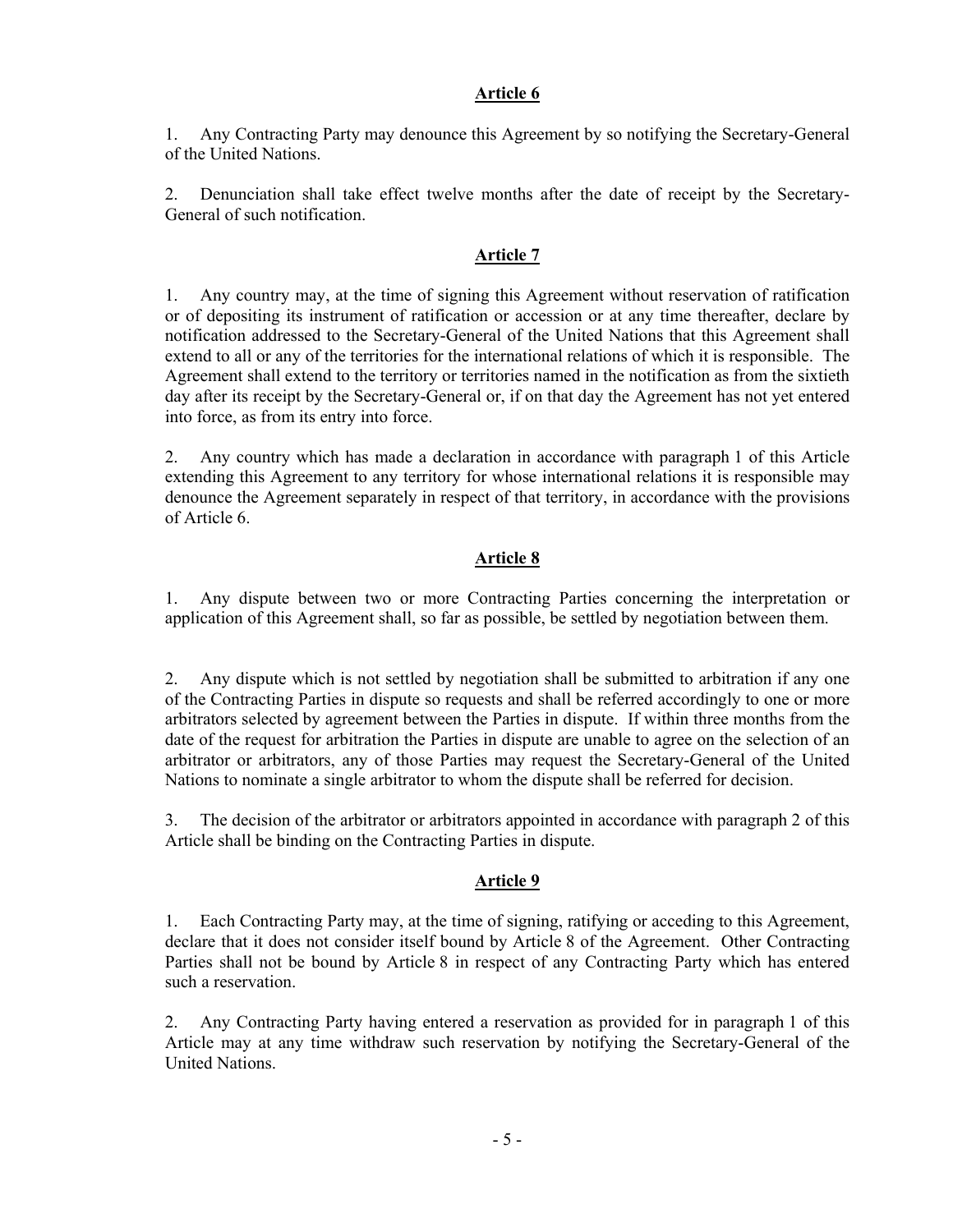3. No other reservation to this Agreement or to the Rules annexed thereto shall be permitted; but any Contracting Party may, in accordance with the terms of Article 1, declare that it does not propose to apply certain of the Rules or that it does not propose to apply any of them.

## **Article 10**

The text of the Agreement itself and of its Appendices may be amended in accordance with the following procedure:

1. Any Contracting Party may propose one or more amendments to this Agreement and its Appendices. The text of any proposed amendment to the Agreement and its Appendices shall be transmitted to the Secretary-General, who shall transmit it to all Contracting Parties and inform all other countries referred to in paragraph 1 of Article 4 thereof.

2. Any proposed amendment circulated in accordance with paragraph 1 of this Article shall be deemed to be accepted if no Contracting Party expresses an objection within a period of six months following the date of circulation of the proposed amendment by the Secretary-General.

3. The Secretary-General shall, as soon as possible, notify all Contracting Parties whether an objection to the proposed amendment has been expressed. If an objection to the proposed amendment has been expressed, the amendment shall be deemed not to have been accepted, and shall be of no effect whatever. If no such objection has been expressed, the amendment shall enter into force for all Contracting Parties three months after the expiry of the period of six months referred to in paragraph 2 of this Article.

### **Article 11**

In addition to the notification provided for in Articles 2, 3 and 5 of this Agreement, the Secretary-General of the United Nations shall notify the Contracting Parties of:

- (a) signatures, ramifications and accessions in accordance with Article 4;
- (b) the dates of entry into force of this Agreement in accordance with Article 5;
- (c) denunciations in accordance with Article 6;
- (d) notifications received in accordance with Article 7;
- (e) declarations and notifications received in accordance with paragraphs 1 and 2 of Article 9;
- (f) the entry into force of any amendment in accordance with paragraphs 1 and 2 of Article 3;
- (g) the entry into force of any amendment in accordance with paragraph 3 of Article 10.

# **Article 12**

Bodies or establishments designated and directly supervised by the Contracting Party may carry out periodical technical inspections in accordance with this Agreement on behalf of another Contracting Party.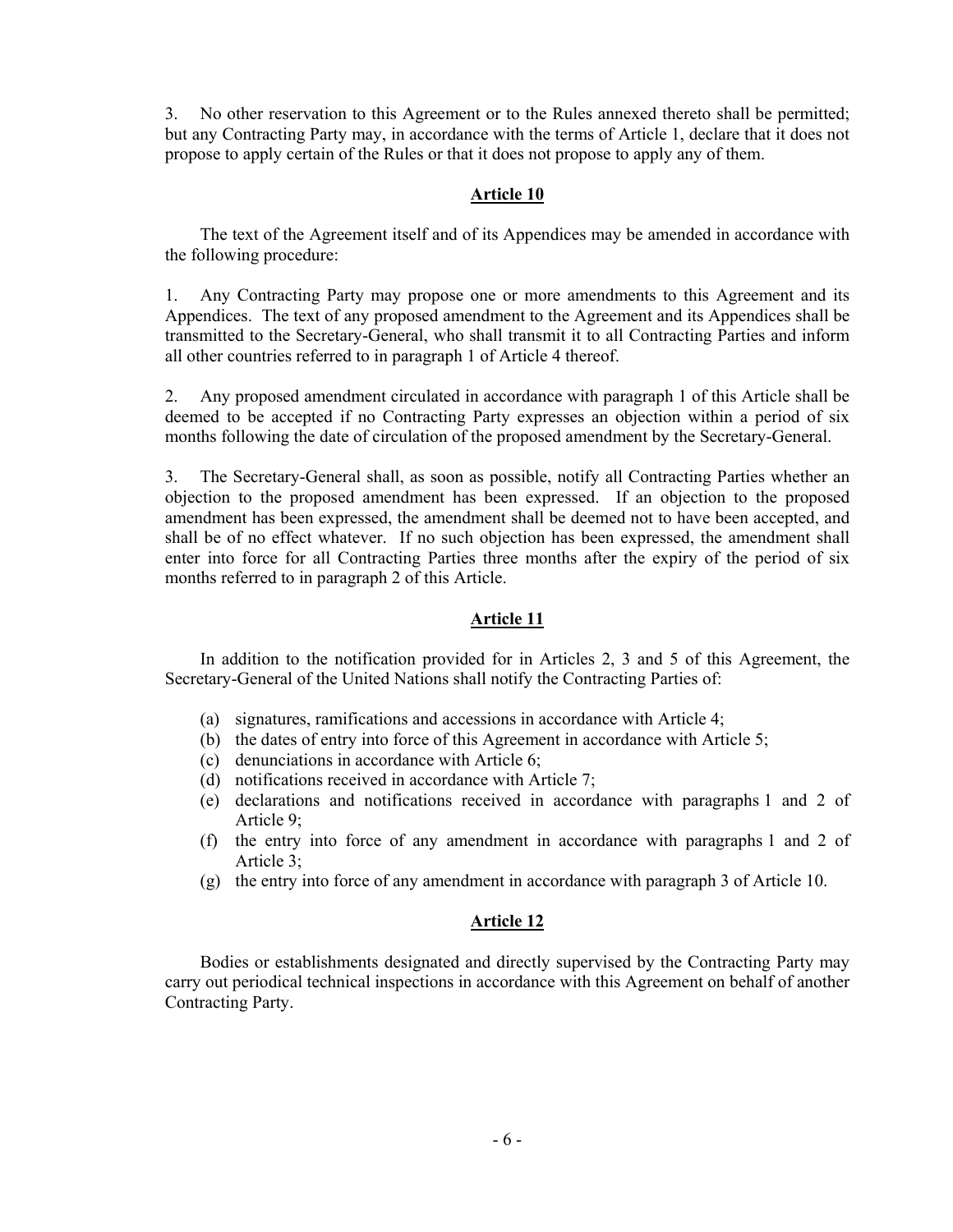# **Article 13**

After 30 June 1998 the original of this Agreement shall be deposited with the Secretary-General of the United Nations, who shall transmit certified true copies to each of the countries mentioned in paragraphs 1 and 2 of Article 4 thereof.

\* \* \*

IN WITNESS WHEREOF, the undersigned, being duly authorized thereto, have signed this Agreement.

DONE at Vienna on 13 November 1997 in a single copy in the English, French and Russian languages, each text being equally authentic.

 $\mathcal{L}_\text{max}$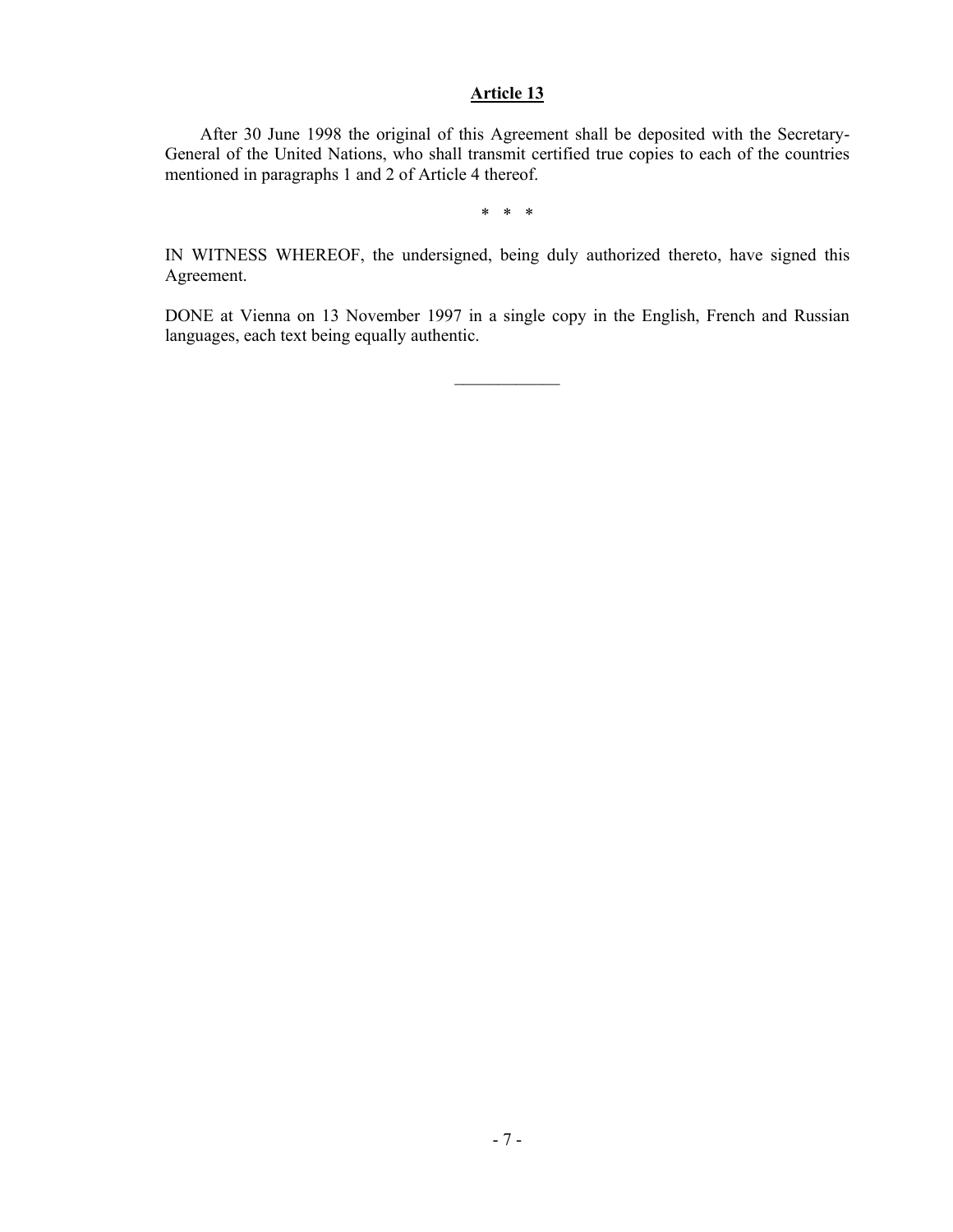#### **Appendix 1**

### **COMPOSITION AND RULES OF PROCEDURE OF THE ADMINISTRATIVE COMMITTEE**

#### **Article 1**

The members of the Administrative Committee shall be composed of all the Contracting Parties to the Agreement.

#### **Article 2**

The Executive Secretary of the United Nations Economic Commission for Europe shall provide the Committee with secretariat services.

#### **Article 3**

The Committee shall, at its first session each year, elect a Chairman and Vice-Chairman.

### **Article 4**

The Secretary-General of the United Nations shall convene the Committee under the auspices of the Economic Commission for Europe whenever a new Rule or an amendment to a Rule is required to be established.

#### **Article 5**

Proposed new Rules shall be put to the vote. Each country, Contracting Party to the Agreement shall have one vote. A quorum consisting of not less than half of the Contracting Parties is required for the purposes of taking decisions. For the determination of the quorum regional economic integration organizations, being Contracting Parties to the Agreement, vote with the number of votes of their Member States. The representative of a regional economic integration organization may deliver the votes of its constituent sovereign countries. New Draft Rules shall be established by a two-thirds majority of those present and voting.

#### **Article 6**

Proposed amendments to Rules shall be put to the vote. Each country, Contracting Party to the Agreement applying the Rule shall have one vote. A quorum of not less than half of the Contracting Parties applying the Rule is required for the purposes of taking decisions. For the determination of the quorum, regional economic integration organizations, being Contracting Parties to the Agreement, vote with the number of votes of their Member States. The representative of a regional economic integration organization may deliver the votes of those of its constituent sovereign countries which apply the Regulation. Draft Amendments to Rules shall be established by a two-thirds majority of those present and voting.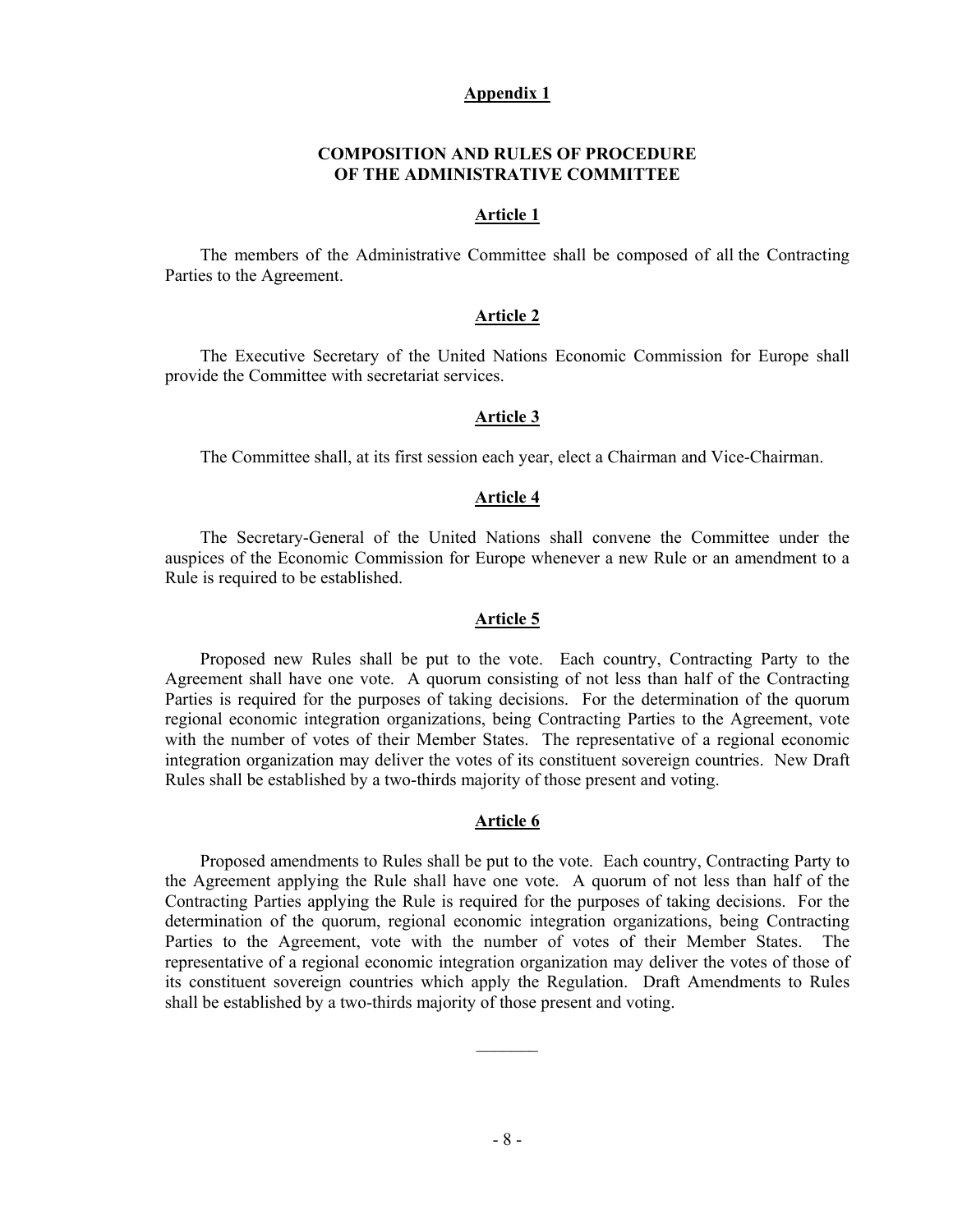# **Appendix 2**

# **INTERNATIONAL TECHNICAL INSPECTION CERTIFICATE**

1. Accredited Technical Inspection Centres are responsible for conducting the inspection tests, granting the approval of compliance with the inspection requirements of the relevant Rule(s) annexed to the 1997 Vienna Agreement, and specifying the latest date of next inspection to be indicated in line No. 12.5 of the International Technical Inspection Certificate, the model of which is reproduced hereafter;

2. The International Technical Inspection Certificate shall contain the information indicated hereafter. It may be a booklet in format A6 (148x105 mm), with a green cover and white inside pages, or a sheet of green or white paper of format A4 (210x197) folded to format A6 in such a way that the section containing the distinguishing sign of the state or of the United Nations forms the top of the folded Certificate.

3. Items of the certificate and their content shall be printed in the national language of the issuing Contracting Party by maintaining the numbering.

4. The periodical inspection reports which are in use in the Contracting Parties to the Agreement may be used as an alternative. A sample of them shall be transmitted to the Secretary-General of the United Nations for information to the Contracting Parties.

5. Handwritten, typed or computer generated entries on the International Technical Inspection Certificate to be made exclusively by the competent authorities, shall be in Latin characters.

 $\mathcal{L}_\text{max}$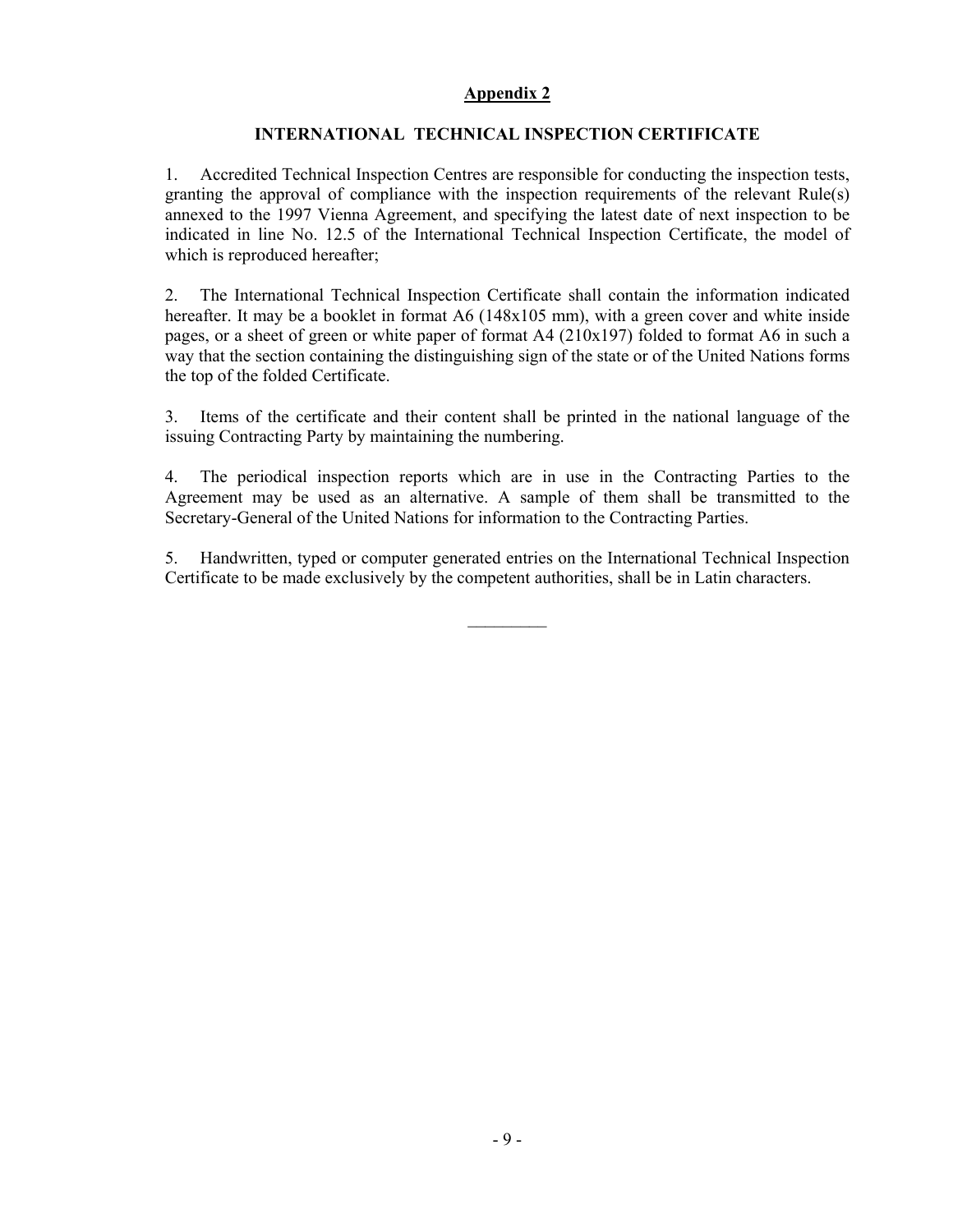# **Appendix 2 (cont'd)**

# **CONTENT OF THE INTERNATIONAL TECHNICAL INSPECTION CERTIFICATE**



- 1/ Title " INTERNATIONAL TECHNICAL INSPECTION CERTIFICATE" in national language.
- 2/ Title in French.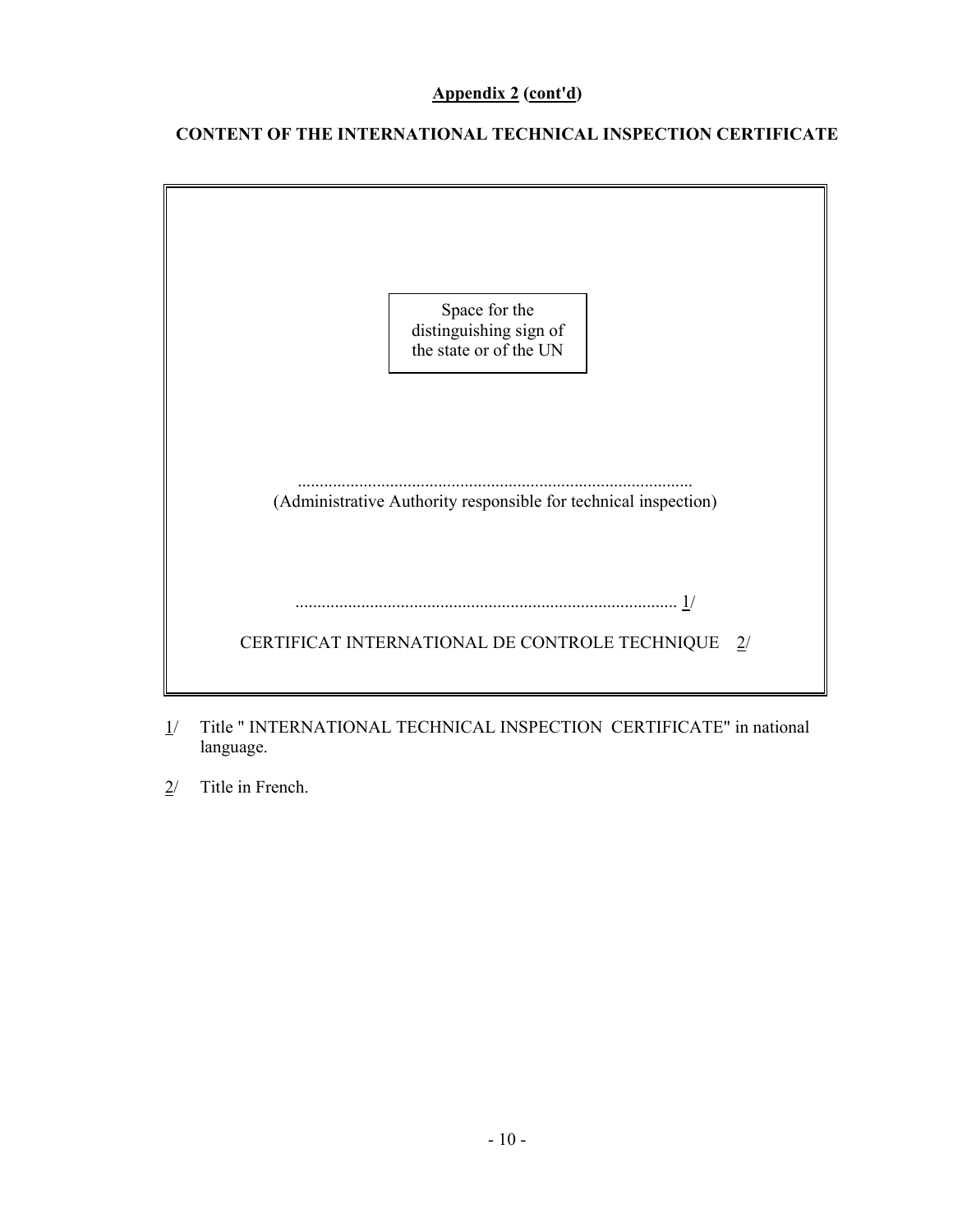|     | <b>INTERNATIONAL TECHNICAL INSPECTION CERTIFICATE</b>                                                                                                                                                                                                                                                                     |
|-----|---------------------------------------------------------------------------------------------------------------------------------------------------------------------------------------------------------------------------------------------------------------------------------------------------------------------------|
| 1.  |                                                                                                                                                                                                                                                                                                                           |
| 2.  |                                                                                                                                                                                                                                                                                                                           |
| 3.  |                                                                                                                                                                                                                                                                                                                           |
| 4.  |                                                                                                                                                                                                                                                                                                                           |
| 5.  |                                                                                                                                                                                                                                                                                                                           |
|     | <b>CERTIFICATE OF COMPLIANCE</b>                                                                                                                                                                                                                                                                                          |
| 6.  | This certificate is issued for the vehicle identified under Nos. 1 and 2 which complies at the<br>date under No 5 with the Rule(s) annexed to the 1997 Agreement on the Adoption of<br>Uniform Conditions for Periodical Technical Inspections of Wheeled Vehicles and the<br>Reciprocal Recognition of such Inspections. |
| 7.  | The vehicle has to undergo its next technical inspection according to the Rule(s) under<br>No. 6 not later than:                                                                                                                                                                                                          |
|     |                                                                                                                                                                                                                                                                                                                           |
| 8.  |                                                                                                                                                                                                                                                                                                                           |
| 9.  |                                                                                                                                                                                                                                                                                                                           |
| 10. |                                                                                                                                                                                                                                                                                                                           |
| 11. |                                                                                                                                                                                                                                                                                                                           |
|     | 2/                                                                                                                                                                                                                                                                                                                        |
|     |                                                                                                                                                                                                                                                                                                                           |

- $1/$  If available, authority and state where the vehicle was registered for the first time after its manufacture.
- $2$  Seal or stamp of the authority issuing the certificate.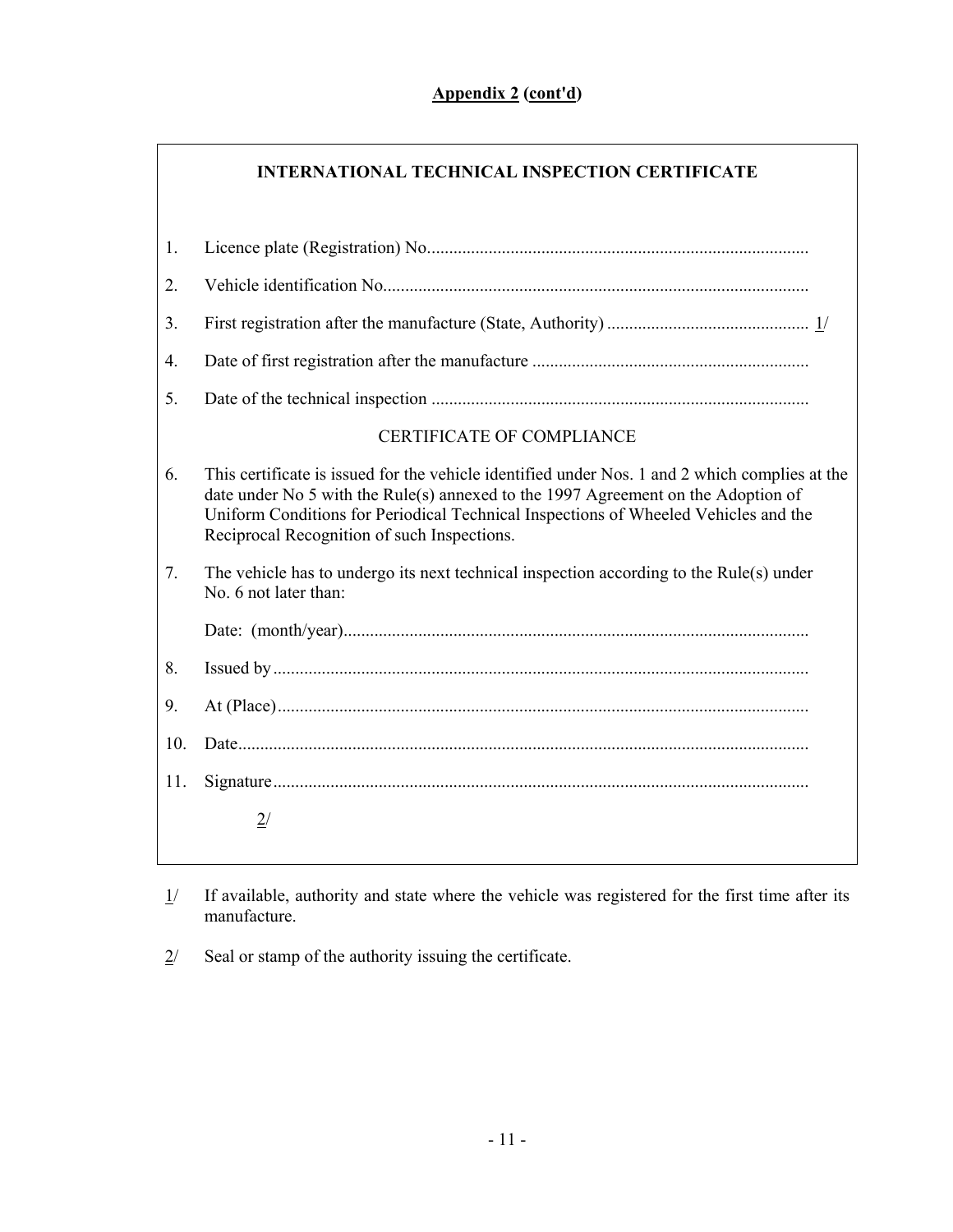# **Appendix 2 (cont'd)**

|       | 12. Subsequent periodical technical inspection(s) $1/$ |
|-------|--------------------------------------------------------|
| 12.1. |                                                        |
| 12.2. | (stamp)                                                |
| 12.3. |                                                        |
| 12.4. |                                                        |
| 12.5. |                                                        |
|       |                                                        |
|       |                                                        |
|       |                                                        |
|       |                                                        |
|       |                                                        |
|       |                                                        |
|       |                                                        |
|       |                                                        |
|       |                                                        |
|       |                                                        |
|       |                                                        |

- 1/ Items 12.1 to 12.5 to be repeated if the Certificate is to be used for subsequent annual periodical technical inspections.
- 2/ Name, Address, State of the Technical Inspection Centre accredited by the competent Authority.

 $\mathcal{L}_\text{max}$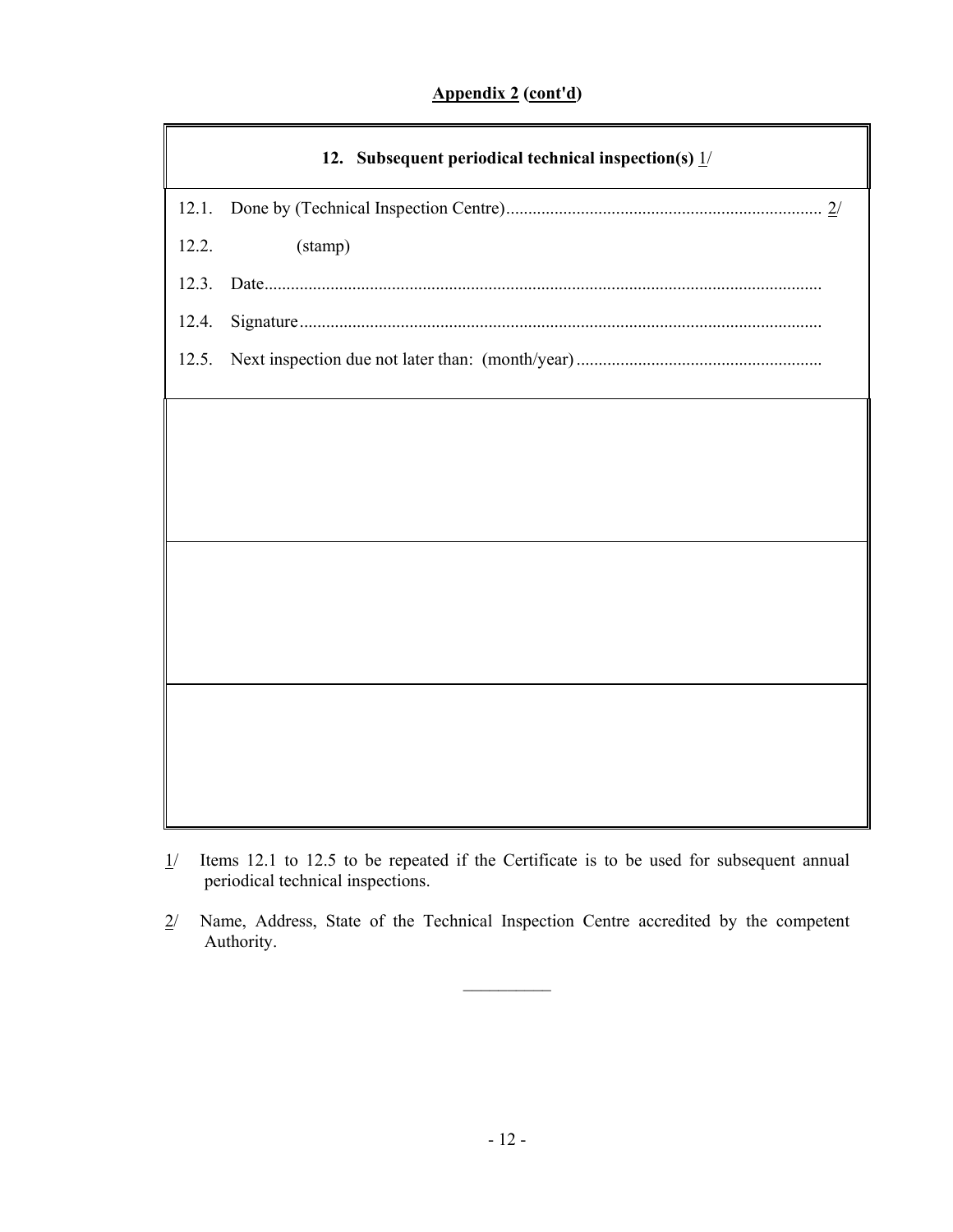# **ACCORD CONCERNANT L'ADOPTION DE CONDITIONS UNIFORMES APPLICABLES AU CONTROLE TECHNIQUE PERIODIQUE DES VEHICULES A ROUES ET LA RECONNAISSANCE RECIPROQUE DES CONTROLES**

#### **Préambule**

#### LES PARTIES CONTRACTANTES,

NOTANT la croissance de la circulation routière et la montée des risques et des nuisances qui en résulte, ce qui pose à toutes les Parties contractantes des problèmes de sécurité et d'environnement de caractère et de gravité analogues;

DESIRANT parvenir à une plus grande uniformité des règlements qui régissent la circulation routière en Europe et assurer un niveau plus élevé de sécurité et de protection de l'environnement;

DESIRANT définir à cette fin des conditions uniformes pour le contrôle technique périodique des véhicules à roues qu'il suffira de respecter pour que ces véhicules soient agréés dans leur pays;

ATTENDU que le temps nécessaire pour procéder au contrôle technique périodique de certains véhicules à roues et les dépenses alors encourues sont des facteurs susceptibles d'affecter les conditions de la concurrence entre transporteurs routiers sur le territoire des Parties contractantes; attendu que les systèmes actuels de contrôle varient d'un territoire à l'autre;

ATTENDU qu'il faut donc harmoniser autant que faire se peut la fréquence des contrôles et la liste des éléments qui doivent impérativement être vérifiés;

ATTENDU que la date retenue pour l'application des mesures visées dans le présent Accord doit laisser le temps d'établir ou de compléter les arrangements administratifs et techniques requis pour procéder aux vérifications;

SONT CONVENUES DE CE QUI SUIT :

#### **Article premier**

Les Parties contractantes établissent des règlements applicables au contrôle technique périodique des véhicules à roues immatriculés ou mis en service sur leur territoire et les contrôles effectués conformément à ces règlements font l'objet d'une reconnaissance réciproque de leur part. Les règlements sont établis par l'intermédiaire d'un Comité d'administration composé de toutes les Parties contractantes conformément au règlement intérieur reproduit à l'appendice 1 et sur la base des dispositions des articles et paragraphes ci-après.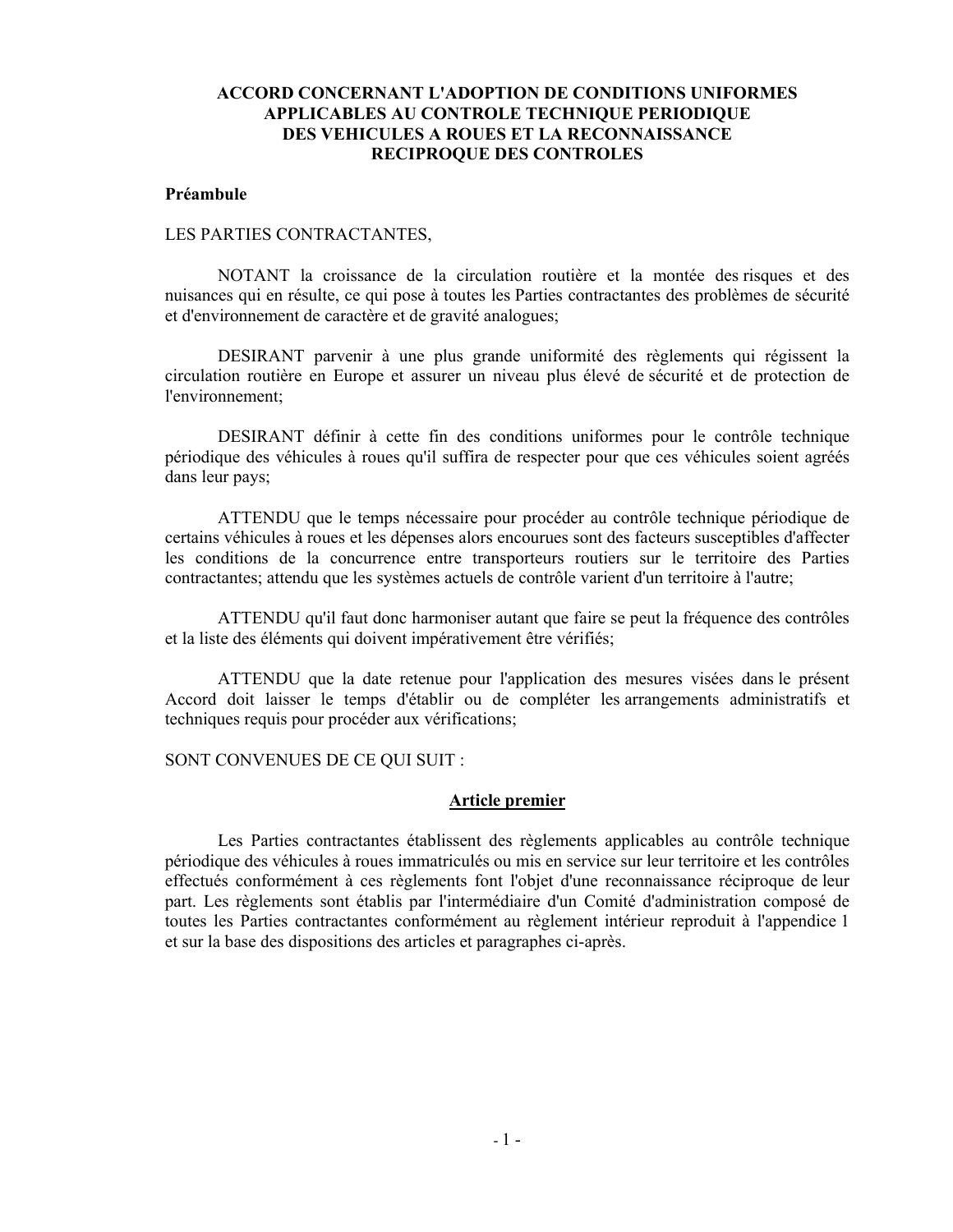Au sens du présent Accord,

l'expression "véhicules à roues" recouvre tous les véhicules à moteur et leurs remorques;

l'expression "contrôle technique" recouvre le contrôle de tous équipements et pièces utilisés sur les véhicules à roues et dont les caractéristiques ont un rapport avec la sécurité routière, la protection de l'environnement et les économies d'énergie; l'expression "règlements applicables au contrôle technique périodique des véhicules à roues" recouvre les dispositions relatives à la preuve du respect de la procédure administrative uniforme selon laquelle les autorités compétentes d'une Partie contractante attestent périodiquement, une fois effectuées les vérifications requises, que le véhicule à roues est conforme aux prescriptions des règlements pertinents. Cette preuve peut être apportée sous forme d'un certificat de contrôle technique dont le modèle est reproduit dans l'appendice 2 au présent Accord.

# **Article 2**

1. Après l'établissement d'un règlement conformément à la procédure indiquée dans l'appendice 1, le Comité d'administration communique le texte au Secrétaire général de l'Organisation des Nations Unies, ci-après dénommé "Secrétaire général". Le Secrétaire général notifie ensuite, le plus tôt possible, ce règlement aux Parties contractantes.

Le règlement est réputé adopté sauf si, pendant la période de six mois suivant la date de notification par le Secrétaire général, plus d'un tiers des Parties contractantes à la date de la notification ont informé le Secrétaire général de leur désaccord avec le règlement.

Le règlement précise :

- a) les catégories de véhicules à roues concernées et la fréquence des contrôles;
- b) les équipements et/ou les pièces à contrôler;

c) les méthodes d'essai prévues pour démontrer que les performances satisfont aux prescriptions;

d) les conditions relatives à l'octroi des certificats de contrôle et à leur reconnaissance réciproque;

e) la date ou les dates de l'entrée en vigueur du règlement.

Le règlement peut, le cas échéant, faire référence aux centres d'essais agréés par les autorités compétentes pour le contrôle des véhicules à roues.

2. Après l'adoption d'un règlement, le Secrétaire général en avise le plus tôt possible toutes les Parties contractantes et indique quelles sont celles qui ont fait objection et pour lesquelles ce règlement n'entrera pas en vigueur.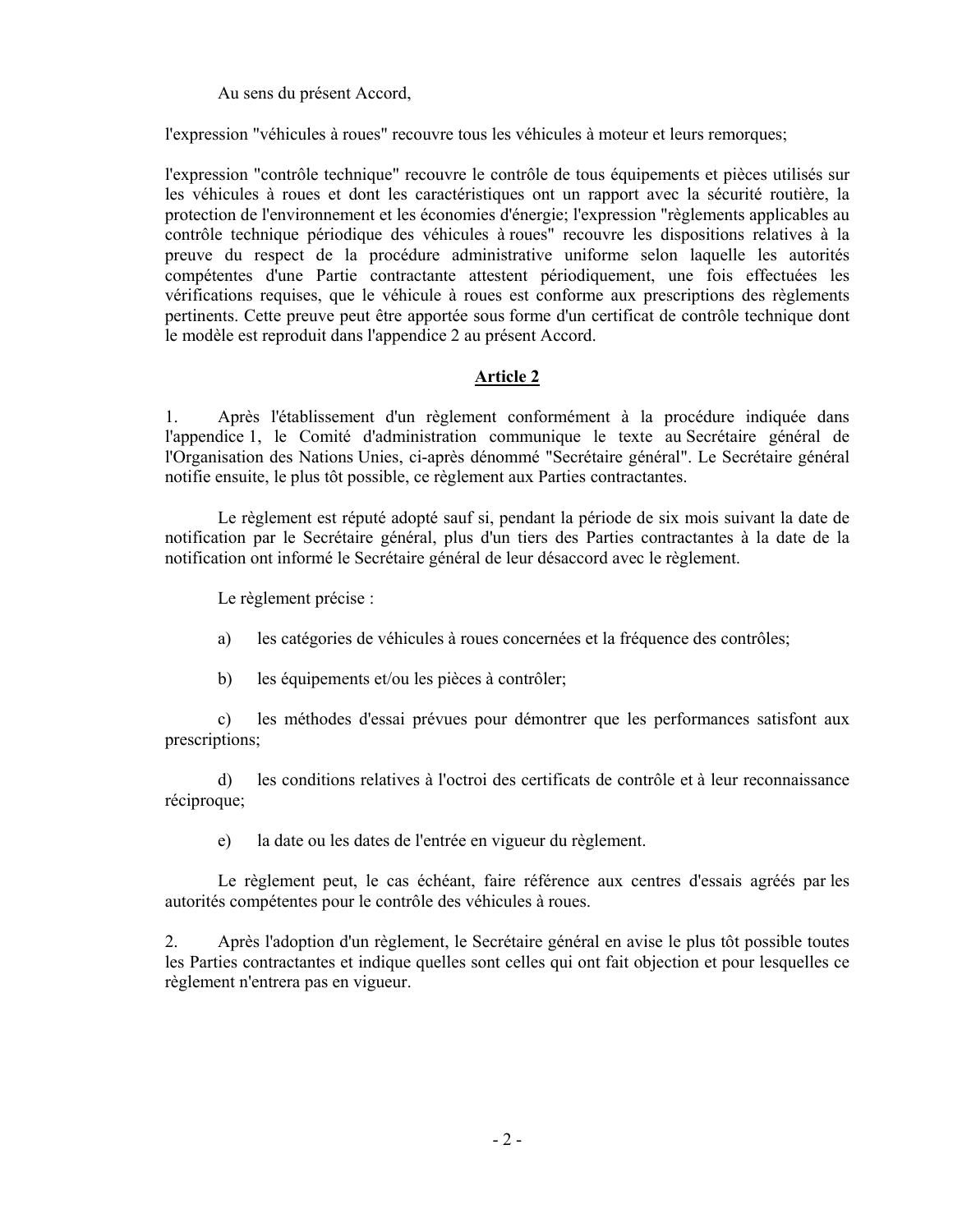3. Le règlement adopté entre en vigueur à l'égard de toutes les Parties contractantes qui n'ont pas donné notification de leur désaccord, à la date ou aux dates qui y ont été précisées, en tant que règlement annexé au présent Accord.

4. Au moment où elle dépose son instrument d'adhésion, toute nouvelle Partie contractante peut déclarer n'être pas liée par certains règlements annexés au présent Accord ou n'être liée par aucun d'entre eux. Si, à ce moment, la procédure prévue aux paragraphes 1, 2 et 3 du présent article est en cours pour un projet de règlement, le Secrétaire général communique ce projet à la nouvelle Partie contractante et le projet n'entre en vigueur comme règlement à l'égard de cette nouvelle Partie que dans les conditions prévues au paragraphe 3 du présent article, les délais prévus courant à partir de la date de la communication du projet à cette Partie. Le Secrétaire général communique à toutes les Parties contractantes la date de cette entrée en vigueur. Il leur communique également toutes les déclarations des Parties contractantes concernant la nonapplication de certains règlements qui sont faites en application du présent paragraphe.

5. Toute Partie contractante appliquant un règlement peut, à tout moment, avec préavis d'un an, notifier au Secrétaire général que son administration entend cesser d'appliquer ce règlement. Cette notification est communiquée par le Secrétaire général aux autres Parties contractantes.

6. Toute Partie contractante n'appliquant pas un règlement peut à tout moment notifier au Secrétaire général qu'elle entend désormais l'appliquer, et le règlement entre alors en vigueur à son égard le soixantième jour faisant suite à cette notification. Le Secrétaire général notifie à toutes les Parties contractantes toute entrée en vigueur d'un règlement à l'égard d'une nouvelle Partie contractante intervenant en application du présent paragraphe.

7. Dans la suite du présent Accord, on appellera "Parties contractantes appliquant un règlement" les Parties contractantes à l'égard desquelles ce règlement est en vigueur.

8. Les règlements annexés au présent Accord en tant qu'additifs en font partie intégrante.

# **Article 3**

La procédure d'amendement aux règlements annexés au présent Accord est régie par les dispositions suivantes :

1. Les amendements aux règlements sont arrêtés par le Comité d'administration conformément aux dispositions des articles 1 et 2 et à la procédure indiquée dans l'appendice 1. Après avoir été arrêté, tout amendement à un règlement est adressé au Secrétaire général par le Comité d'administration. Le Secrétaire général notifie le plus tôt possible cet amendement aux Parties contractantes qui appliquent le règlement.

2. Un amendement à un règlement est réputé adopté si, dans un délai de six mois à compter de la date où le Secrétaire général en a donné notification, plus d'un tiers des Parties contractantes appliquant le règlement à la date de la notification n'ont pas notifié au Secrétaire général leur désaccord concernant l'amendement. Si, à l'issue de cette période, plus d'un tiers des Parties contractantes appliquant le règlement n'ont pas notifié au Secrétaire général leur désaccord, celui-ci déclare le plus tôt possible que l'amendement est adopté et obligatoire pour les Parties contractantes appliquant le règlement qui n'ont pas contesté l'amendement. Si un règlement fait l'objet d'un amendement et si au moins un cinquième des Parties contractantes qui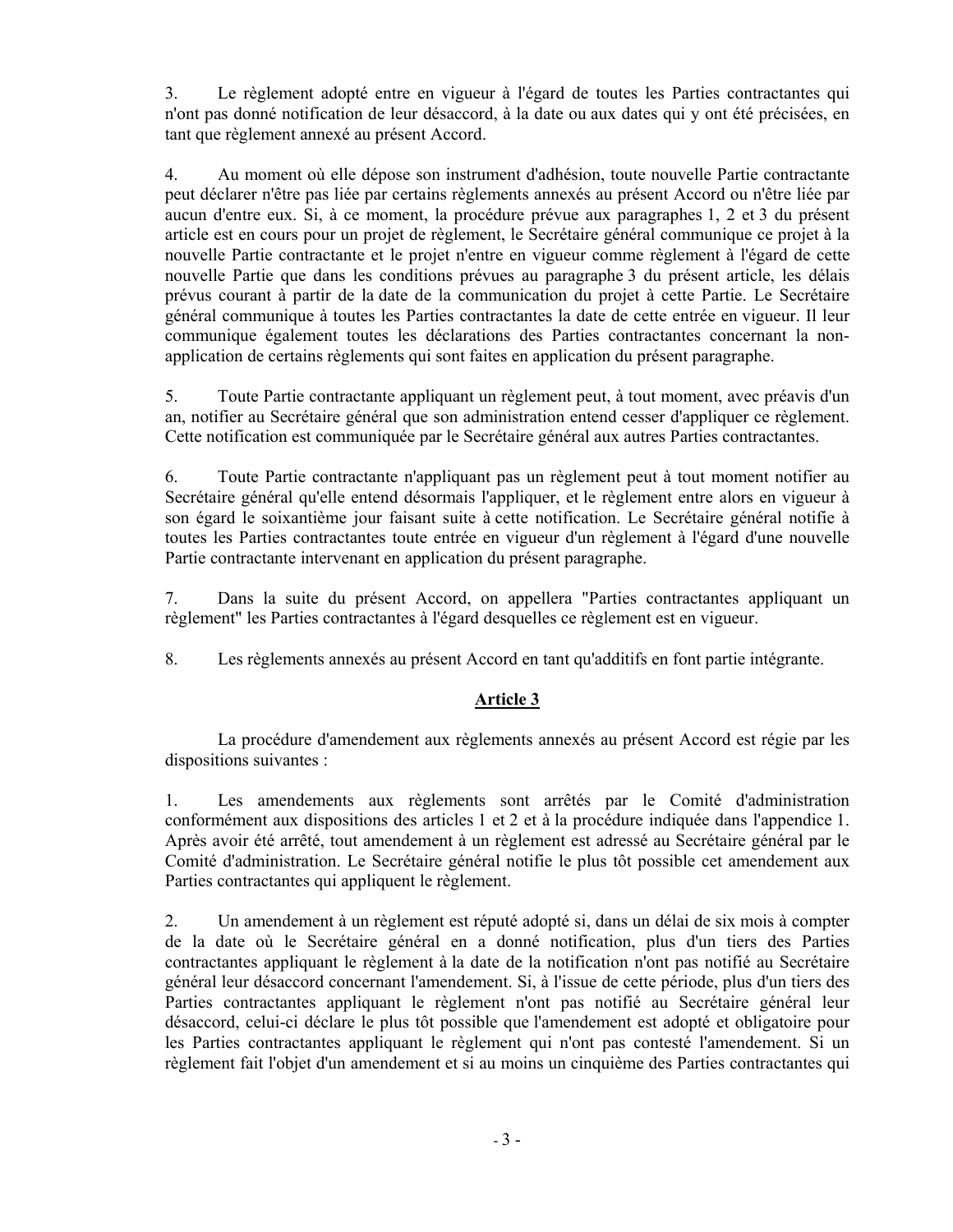en appliquent la version non amendée déclarent ultérieurement qu'elles souhaitent continuer de l'appliquer, cette version non amendée est considérée comme une variante de la version amendée et est incorporée formellement à ce titre dans le règlement avec prise d'effet à la date de l'adoption de l'amendement ou de son entrée en vigueur. Dans ce cas, les obligations des Parties contractantes appliquant le règlement sont les mêmes que celles énoncées au paragraphe 1.

3. Au cas où un pays serait devenu partie à cet Accord entre la notification de l'amendement à un règlement adressée par le Secrétaire général et l'entrée en vigueur de l'amendement, le règlement en cause ne pourrait entrer en vigueur à l'égard de cette Partie contractante que deux mois après qu'elle aurait accepté formellement l'amendement ou qu'un délai de six mois se serait écoulé depuis la communication que le Secrétaire général lui aurait faite du projet d'amendement.

### **Article 4**

1. Les Etats membres de la Commission économique pour l'Europe, les Etats admis à la Commission à titre consultatif conformément au paragraphe 8 de son mandat et les organisations d'intégration économique régionale qui ont été créées par les Etats membres de la Commission économique pour l'Europe et qui ont reçu de leurs propres Etats membres des compétences dans les domaines visés par le présent Accord, notamment pour prendre des décisions ayant force obligatoire à leur égard, peuvent devenir Parties contractantes au présent Accord.

Pour le calcul du nombre de voix aux fins de l'article 2, paragraphe 1, et de l'article 3, paragraphe 2, les organisations d'intégration économique régionale disposent d'un nombre de voix égal au nombre de leurs Etats membres qui sont membres de la Commission économique pour l'Europe.

2. Les Etats Membres de l'Organisation des Nations Unies susceptibles de participer à certains travaux de la Commission économique pour l'Europe, en application du paragraphe 11 du mandat de cette Commission, et les organisations d'intégration économique régionale qui ont reçu de leurs Etats membres des compétences dans les domaines visés par le présent Accord, notamment pour prendre des décisions ayant force obligatoire à leur égard, peuvent devenir Parties contractantes au présent Accord.

Pour le calcul du nombre de voix aux fins de l'article 2, paragraphe 1, et de l'article 3, paragraphe 2, les organisations d'intégration économique régionale disposent d'un nombre de voix égal au nombre de leurs Etats membres qui sont Membres de l'Organisation des Nations Unies.

3. Les pays visés aux paragraphes 1 et 2 du présent article peuvent devenir Parties contractantes à l'Accord :

- a) en le signant sans réserve de ratification;
- b) en le ratifiant après l'avoir signé sous réserve de ratification;
- c) en y adhérant.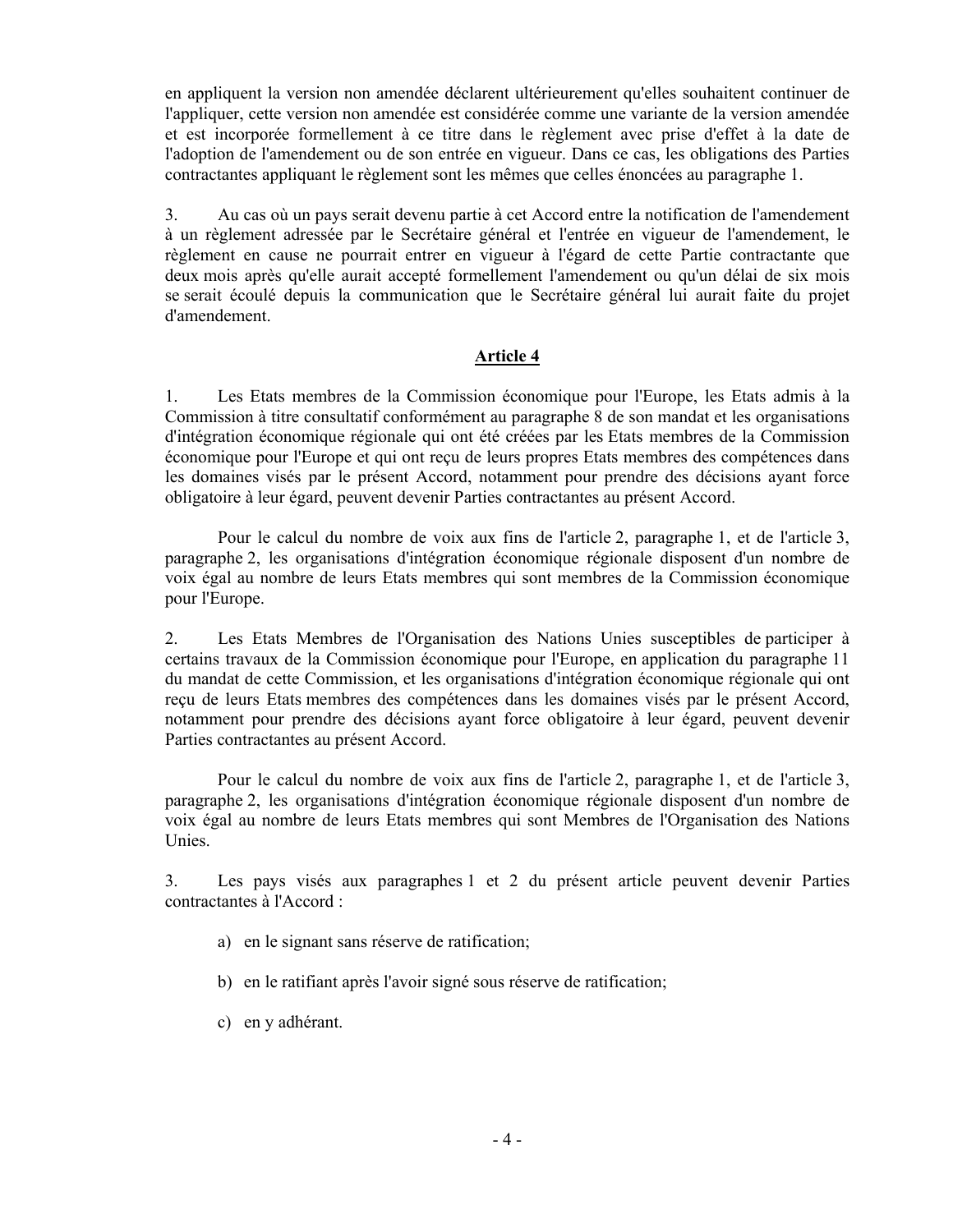4. La ratification ou l'adhésion s'opère par le dépôt d'un instrument auprès du Secrétaire général.

5. Le présent Accord sera ouvert à la signature du 13 novembre 1997 au 30 juin 1998. Après cette date, il sera ouvert à l'adhésion.

# **Article 5**

1. Le présent Accord entrera en vigueur le soixantième jour après que cinq des Etats mentionnés au paragraphe 1 de son article 4 l'auront signé sans réserve de ratification ou auront déposé leur instrument de ratification ou d'adhésion.

2. Pour chaque Etat qui le ratifiera ou y adhérera après qu'il soit entré en vigueur, le présent Accord entrera en vigueur le soixantième jour après le dépôt de l'instrument de ratification ou d'adhésion dudit Etat.

# **Article 6**

1. Toute Partie contractante peut dénoncer le présent Accord par notification adressée au Secrétaire général.

2. La dénonciation prend effet 12 mois après la date à laquelle le Secrétaire général en a reçu notification.

# **Article 7**

1. Tout Etat peut, lorsqu'il signe le présent Accord sans réserve de ratification, ou qu'il dépose son instrument de ratification ou d'adhésion, ou à tout moment ultérieur, déclarer par notification adressée au Secrétaire général que le présent Accord est applicable à tout ou partie des territoires qu'il représente sur le plan international. L'Accord est alors applicable au territoire ou aux territoires mentionnés dans la notification à dater du soixantième jour après réception de cette notification par le Secrétaire général ou, si l'Accord n'est pas entré en vigueur à cette date, à compter de son entrée en vigueur.

2. Tout Etat qui a fait, conformément au paragraphe 1 du présent article, une déclaration ayant pour effet de rendre le présent Accord applicable à un territoire qu'il représente sur le plan international peut, conformément à l'article 6, dénoncer l'Accord en ce qui concerne ledit territoire.

# **Article 8**

1. Tout différend entre deux ou plusieurs Parties contractantes touchant l'interprétation ou l'application du présent Accord est, autant que possible, réglé par voie de négociation entre les Parties en litige.

2. Tout différend qui n'a pas été réglé par voie de négociation est soumis à l'arbitrage si l'une quelconque des Parties contractantes en litige le demande et est en conséquence renvoyé à un ou plusieurs arbitres choisis d'un commun accord par les Parties en litige. Si, dans les trois mois qui suivent la demande d'arbitrage, les Parties en litige n'arrivent pas à s'entendre sur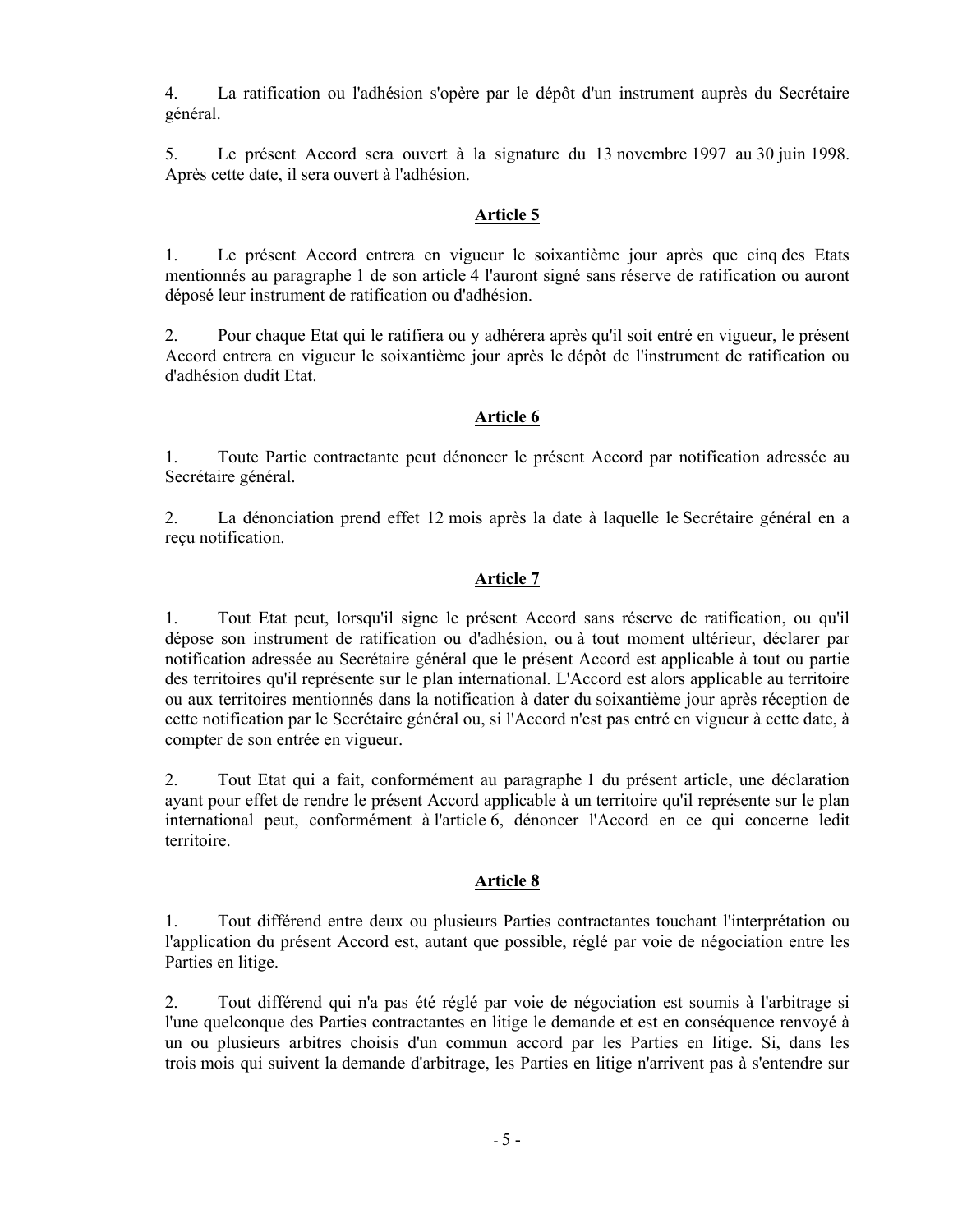le choix d'un arbitre ou des arbitres, l'une quelconque de ces Parties peut demander au Secrétaire général de désigner un arbitre unique devant lequel le différend sera renvoyé pour décision.

3. La sentence de l'arbitre ou des arbitres désignés conformément au paragraphe 2 du présent article est obligatoire pour les Parties contractantes en litige.

# **Article 9**

1. Chaque Partie contractante peut, au moment de la signature, de la ratification ou de l'adhésion au présent Accord, déclarer qu'elle ne se considère pas liée par l'article 8 de l'Accord. Les autres Parties contractantes ne sont pas liées par l'article 8 envers toute Partie contractante qui a formulé une telle réserve.

2. Toute Partie contractante qui a formulé une réserve conformément au paragraphe 1 du présent article peut à tout moment lever cette réserve par une notification adressée au Secrétaire général.

3. Aucune réserve au présent Accord ou aux règlements qui y sont annexés n'est admise, mais toute Partie contractante a, conformément à l'article 2, la possibilité de déclarer qu'elle n'a pas l'intention d'appliquer certains de ces règlements ou qu'elle n'entend appliquer aucun d'entre eux.

# **Article 10**

La procédure d'amendement au texte même de l'Accord et de ses appendices est régie par les dispositions suivantes :

1. Toute Partie contractante peut proposer un ou plusieurs amendements au présent Accord et à ses appendices. Le texte de tout projet d'amendement à l'Accord et à ses appendices est adressé au Secrétaire général, qui le communique à toutes les Parties contractantes et le porte à la connaissance des autres Etats visés au paragraphe 1 de l'article 4.

2. Tout projet d'amendement qui a été transmis conformément au paragraphe 1 du présent article est réputé accepté si aucune Partie contractante ne formule d'objections dans un délai de six mois à compter de la date à laquelle le Secrétaire général a transmis le projet d'amendement.

3. Le Secrétaire général adresse le plus tôt possible à toutes les Parties contractantes une notification pour leur faire savoir si une objection a été formulée contre le projet d'amendement. Si une telle objection a été formulée, l'amendement est considéré comme n'ayant pas été accepté et reste sans aucun effet. En l'absence d'objection, l'amendement entre en vigueur pour toutes les Parties contractantes trois mois après l'expiration du délai de six mois prévu au paragraphe 2 du présent article.

# **Article 11**

Outre les notifications prévues aux articles 2, 3 et 5 du présent Accord, le Secrétaire général notifie aux Parties contractantes :

a) Les signatures, ratifications et adhésions en vertu de l'article 4;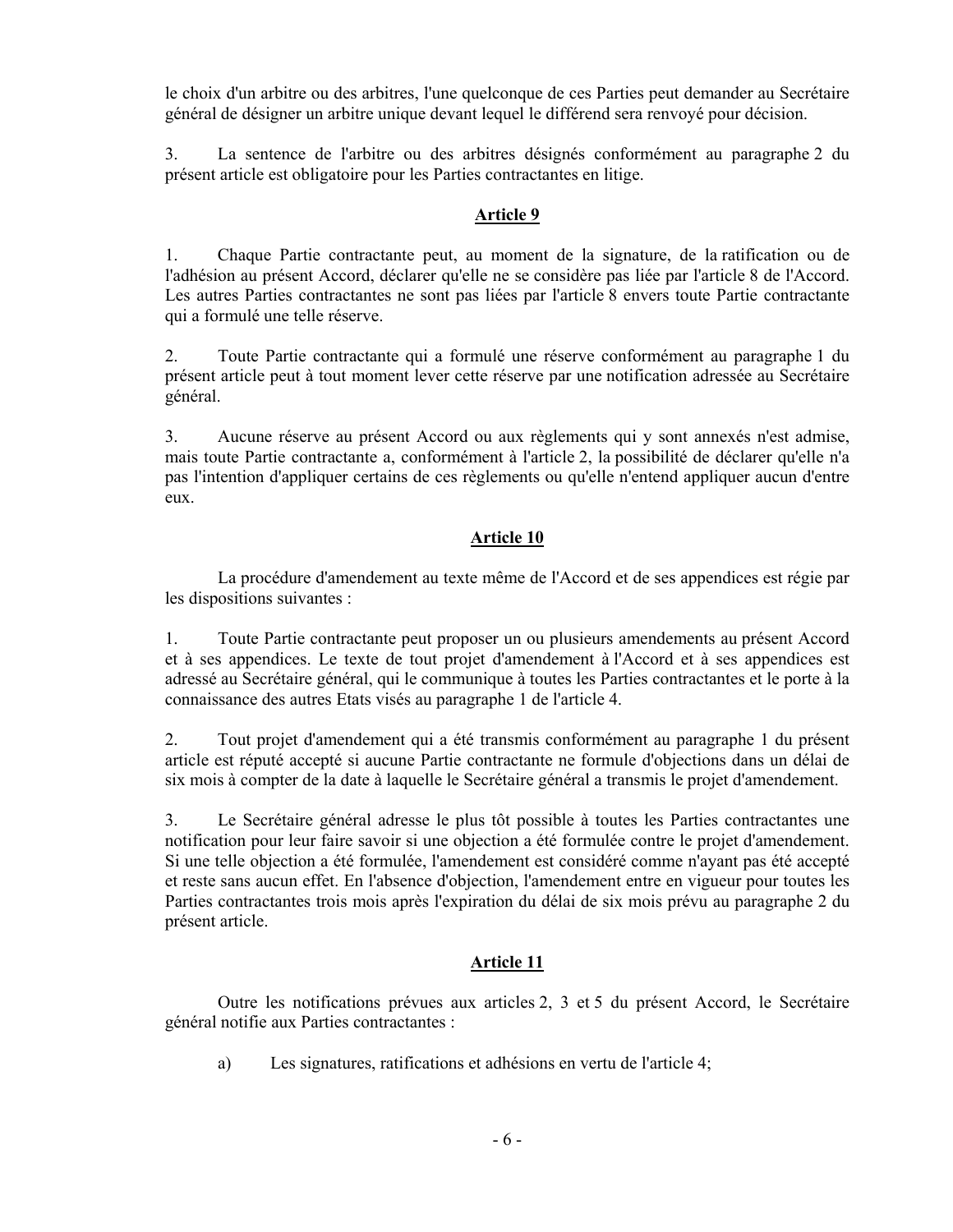b) Les dates auxquelles le présent Accord doit entrer en vigueur conformément à l'article 5;

- c) Les dénonciations en vertu de l'article 6;
- d) Les notifications reçues conformément à l'article 7;

e) Les déclarations et notifications reçues conformément aux paragraphes 1 et 2 de l'article 9;

f) L'entrée en vigueur de tout amendement conformément aux paragraphes 1 et 2 de l'article 3;

g) L'entrée en vigueur de tout amendement conformément au paragraphe 3 de l'article 10.

## **Article 12**

Les organismes ou établissements désignés et supervisés directement par une Partie contractante peuvent effectuer des contrôles techniques périodiques en vertu du présent Accord, au nom d'une autre Partie contractante.

### **Article 13**

Après le 30 juin 1998, l'original du présent Accord sera déposé auprès du Secrétaire général, qui en transmettra des copies certifiées conformes à chacun des Etats visés aux paragraphes 1 et 2 de l'article 4 du présent Accord.

 $*$   $*$   $*$   $*$ 

EN FOI DE QUOI, les soussignés, à ce dûment autorisés, ont signé le présent Accord.

FAIT à Vienne, le 13 novembre 1997, en un seul exemplaire en langues anglaise, française et russe, les trois textes faisant également foi.

 $\frac{1}{2}$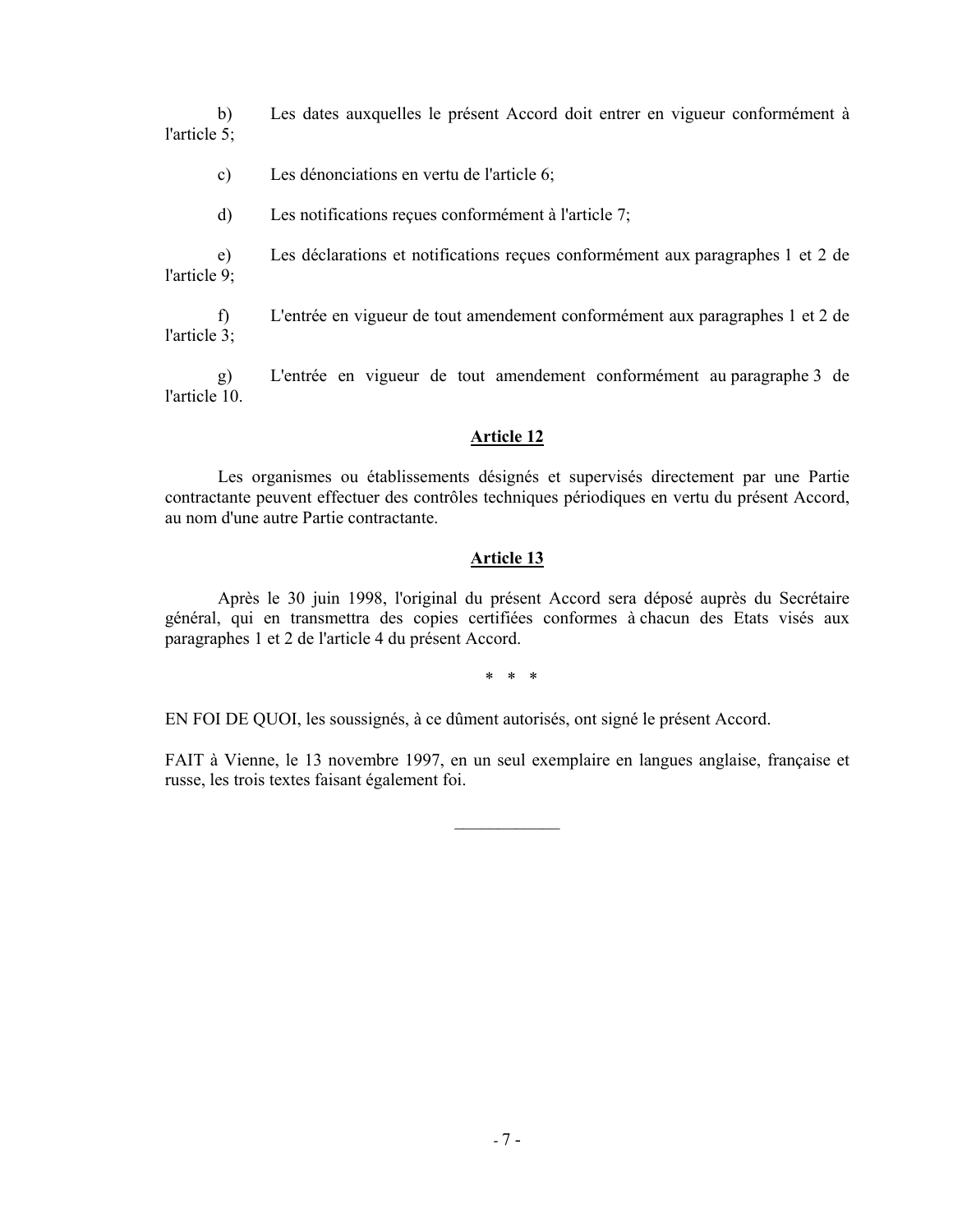#### **Appendice 1**

#### COMPOSITION ET REGLEMENT INTERIEUR DU COMITE D'ADMINISTRATION

#### **Article premier**

Le Comité d'administration est composé de toutes les Parties à l'Accord.

## **Article 2**

Le Secrétaire exécutif de la Commission économique pour l'Europe de l'ONU fournit au Comité des services de secrétariat.

### **Article 3**

Le Comité élit chaque année, à sa première session, un président et un vice-président.

# **Article 4**

Le Secrétaire général de l'Organisation des Nations Unies réunit le Comité sous les auspices de la Commission économique pour l'Europe chaque fois qu'il y a lieu d'établir un nouveau règlement ou d'apporter un amendement à un règlement.

### **Article 5**

Les projets tendant à l'adoption de nouveaux règlements sont mis aux voix. Chaque pays, Partie à l'Accord, dispose d'une voix. Le quorum nécessaire pour prendre des décisions est constitué par au moins la moitié des Parties contractantes. Pour le calcul du quorum, les organisations d'intégration économique régionale, en tant que Parties contractantes à l'Accord, disposent d'autant de voix qu'elles comptent d'Etats membres. Le représentant d'une organisation d'intégration économique régionale peut exprimer les votes des Etats souverains qui en sont membres. Pour être adopté, tout nouveau projet de règlement doit recueillir les deux tiers des voix des membres présents et votants.

#### **Article 6**

Les projets tendant à apporter des amendements à des règlements sont mis aux voix. Chaque pays, Partie à l'Accord appliquant le règlement, dispose d'une voix. Le quorum nécessaire pour prendre des décisions est constitué par au moins la moitié des Parties contractantes appliquant le règlement. Pour le calcul du quorum, les organisations d'intégration économique régionale, en tant que Parties contractantes à l'Accord, disposent d'autant de voix qu'elles comptent d'Etats membres. Le représentant d'une organisation d'intégration économique régionale peut exprimer les votes de ceux de ses Etats membres souverains qui appliquent le règlement en cause. Pour être adopté, tout projet d'amendement à un règlement doit recueillir les deux tiers des voix des membres présents et votants.

 $\mathcal{L}_\text{max}$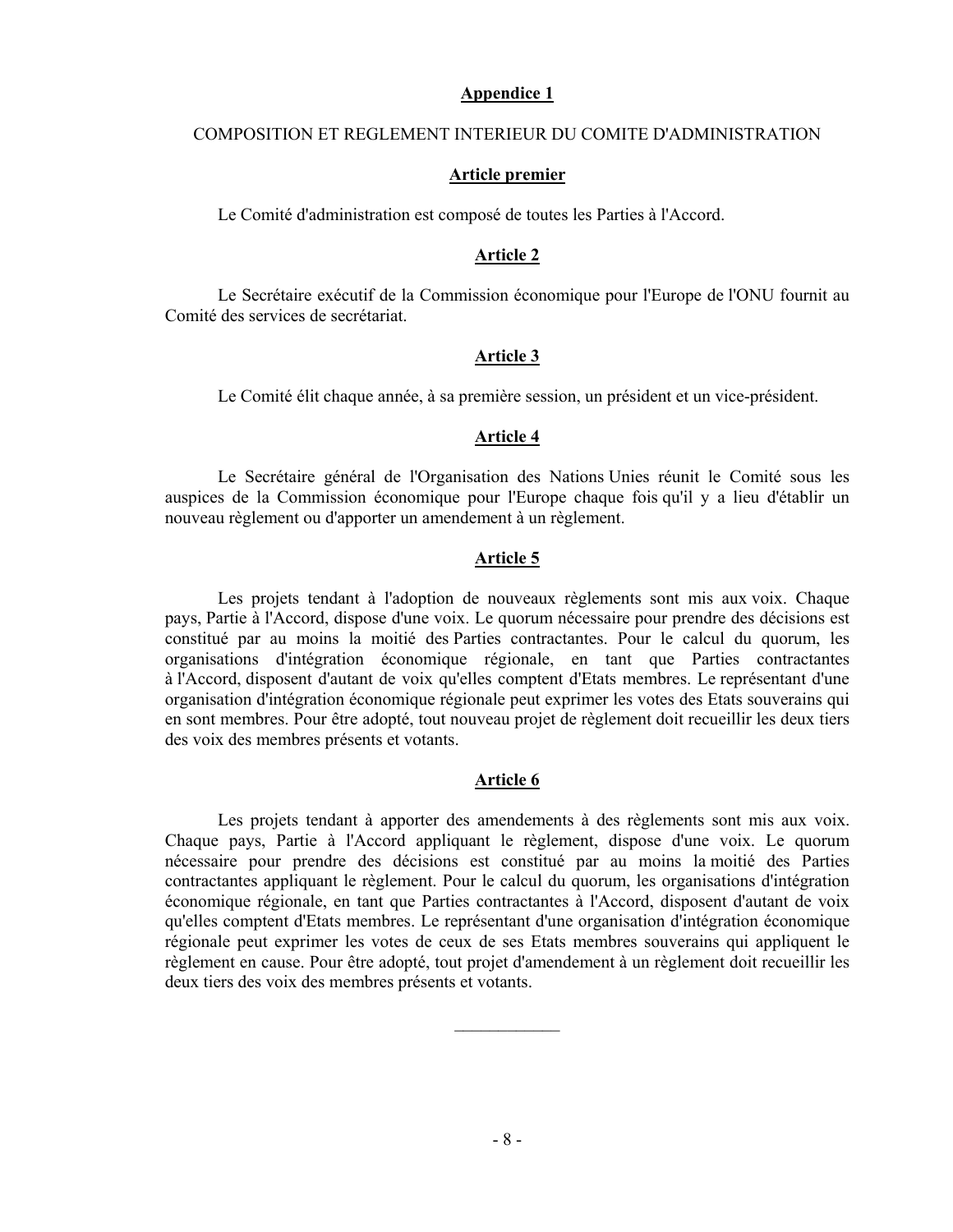# **Appendice 2**

# **CERTIFICAT INTERNATIONAL DE CONTROLE TECHNIQUE**

1. Il incombe aux Centres de contrôle technique agréés de procéder aux essais de contrôle, de délivrer l'attestation de conformité avec les prescriptions du ou des Règlements pertinents annexés à l'Accord de Vienne de 1997 applicables au contrôle et d'indiquer à la rubrique No 12.5 du Certificat international de contrôle technique, dont le modèle est reproduit plus loin, la date limite à laquelle le prochain contrôle doit être effectué.

2. Le Certificat international de contrôle technique doit contenir les renseignements indiqués plus loin. Il peut se présenter sous la forme d'un livret de format A6 (148 x 105 mm), à couverture verte et à pages intérieures blanches, ou d'une feuille de papier vert ou blanc de format A4 (210 x 197 mm) pliée au format A6 de manière telle que la section où apparaît le signe indicatif du pays ou à l'emblème des Nations Unies forme le dessus du Certificat plié.

3. Les rubriques du certificat doivent être complétées dans la langue officielle de la Partie contractante émettrice, en conservant la numérotation.

4. Les procès-verbaux de contrôle technique utilisés par les Parties contractantes à l'Accord peuvent aussi être admis. Un modèle de ces procès-verbaux doit être communiqué au Secrétaire général pour l'information des Parties contractantes.

5. Les autorités compétentes sont seules habilitées à porter des indications manuscrites, dactylographiées ou produites par ordinateur, en caractères latins, sur le Certificat international de contrôle technique.

 $\mathcal{L}_\text{max}$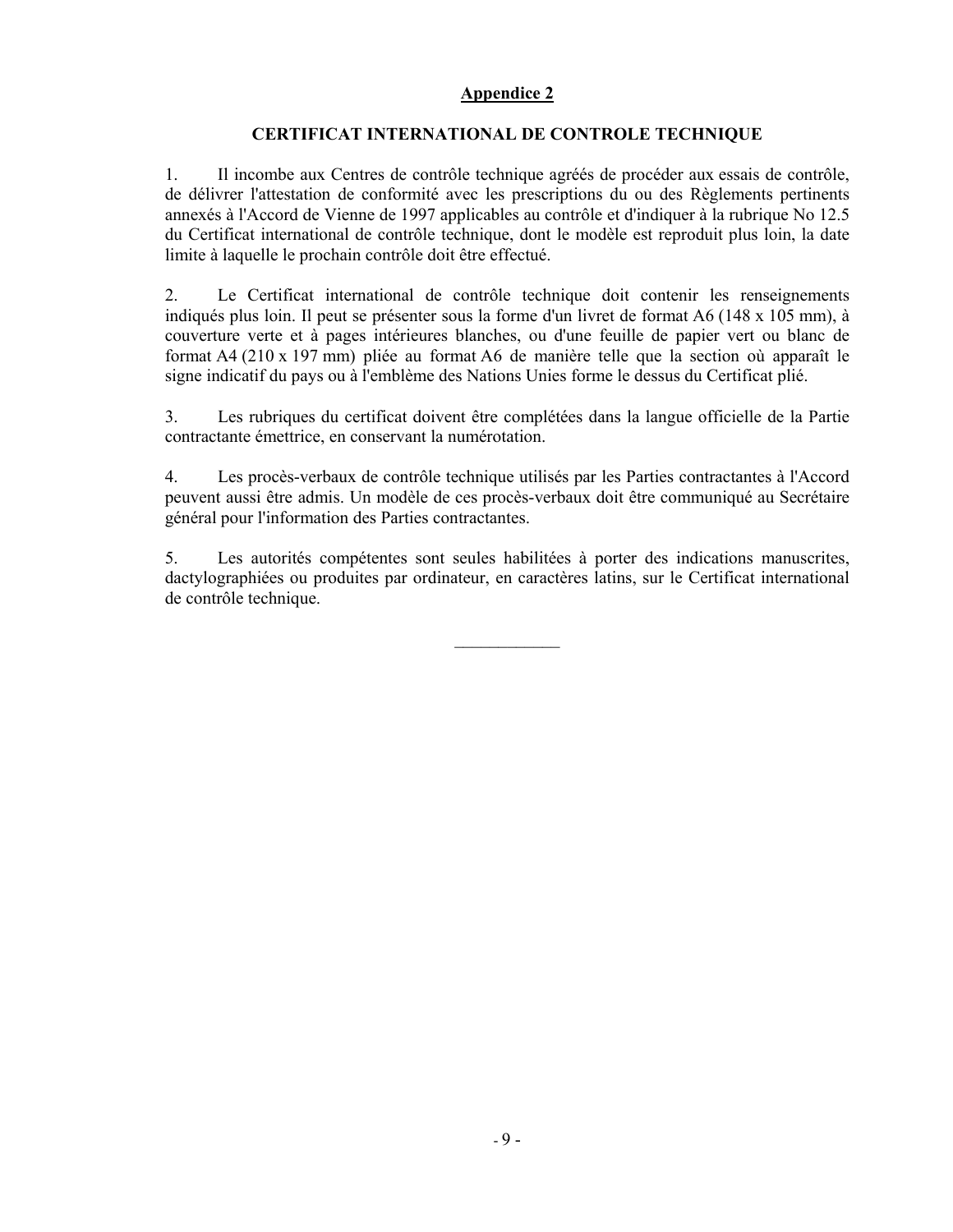# **Appendice 2 (suite)**

# **TENEUR DU CERTIFICAT INTERNATIONAL DE CONTROLE TECHNIQUE**

| Espace réservé au signe<br>indicatif du pays<br>ou à l'emblème des<br>Nations Unies |
|-------------------------------------------------------------------------------------|
| (Autorité administrative responsable du contrôle technique)                         |
| CERTIFICAT INTERNATIONAL DE CONTROLE TECHNIQUE 2/                                   |

- 1/ Titre "CERTIFICAT INTERNATIONAL DE CONTROLE TECHNIQUE" dans la langue officielle du pays.
- 2/ Titre en français.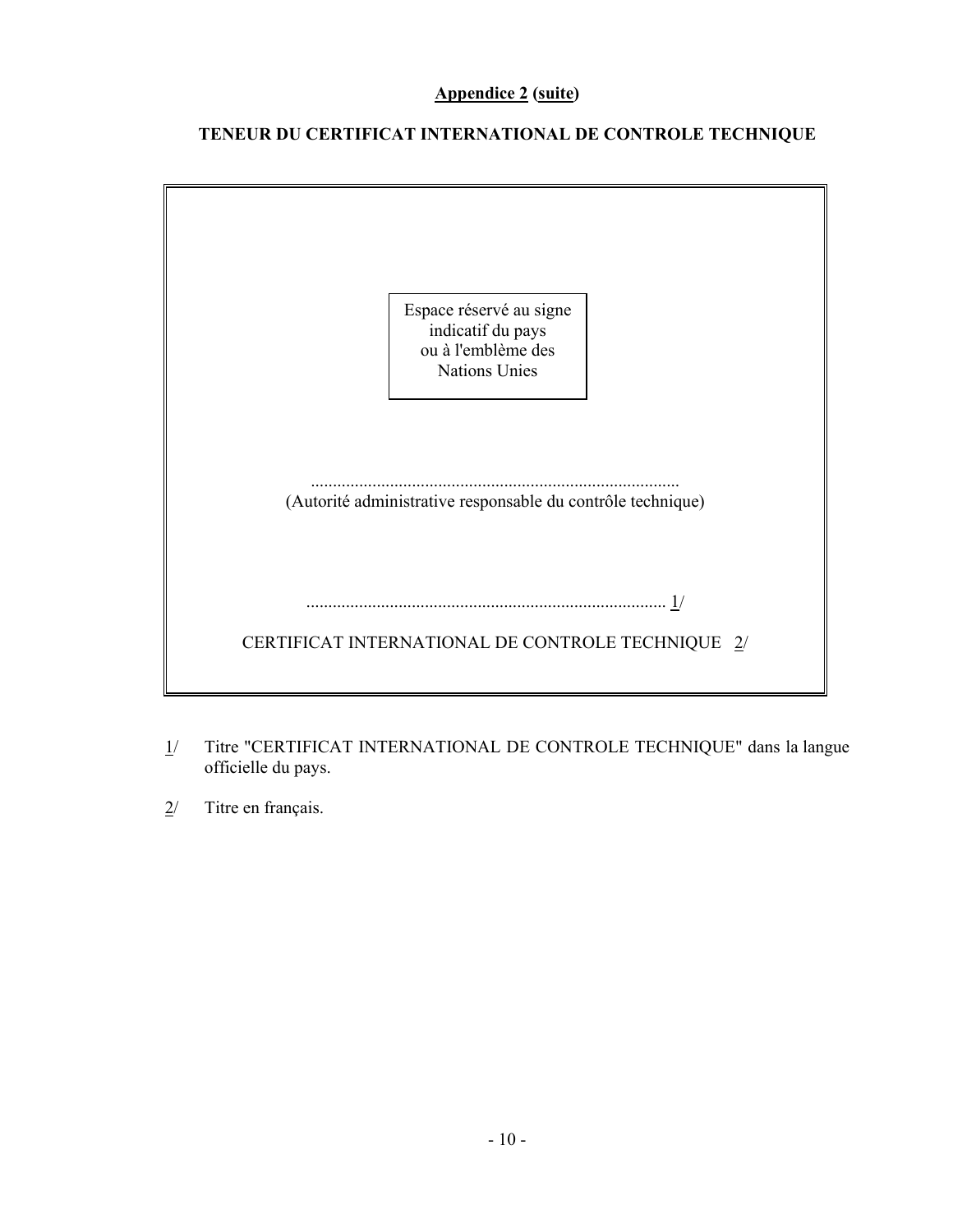# **Appendice 2 (suite)**

|     | <b>CERTIFICAT INTERNATIONAL DE CONTROLE TECHNIQUE</b>                                                                                                                                                                                                                                                                                                                      |
|-----|----------------------------------------------------------------------------------------------------------------------------------------------------------------------------------------------------------------------------------------------------------------------------------------------------------------------------------------------------------------------------|
| 1.  |                                                                                                                                                                                                                                                                                                                                                                            |
| 2.  |                                                                                                                                                                                                                                                                                                                                                                            |
| 3.  |                                                                                                                                                                                                                                                                                                                                                                            |
| 4.  |                                                                                                                                                                                                                                                                                                                                                                            |
| 5.  |                                                                                                                                                                                                                                                                                                                                                                            |
|     | <b>CERTIFICAT DE CONFORMITE</b>                                                                                                                                                                                                                                                                                                                                            |
| 6.  | Le présent certificat est délivré pour le véhicule désigné aux rubriques Nos 1 et 2 et qui,<br>à la date indiquée à la rubrique No 5, est conforme avec le ou les Règlements annexés à<br>l'Accord concernant l'adoption de conditions uniformes applicables au contrôle<br>technique périodique des véhicules à roues et à la reconnaissance réciproque des<br>contrôles. |
| 7.  | Selon le ou les règlements visés à la rubrique No 6, le véhicule doit subir son prochain<br>contrôle technique au plus tard le :                                                                                                                                                                                                                                           |
|     |                                                                                                                                                                                                                                                                                                                                                                            |
| 8.  |                                                                                                                                                                                                                                                                                                                                                                            |
| 9.  |                                                                                                                                                                                                                                                                                                                                                                            |
| 10. |                                                                                                                                                                                                                                                                                                                                                                            |
| 11. |                                                                                                                                                                                                                                                                                                                                                                            |
|     | 2/                                                                                                                                                                                                                                                                                                                                                                         |

- 1/ Si possible, autorité et Etat où la première immatriculation du véhicule après construction a été effectuée.
- 2/ Sceau ou cachet de l'autorité délivrant le certificat.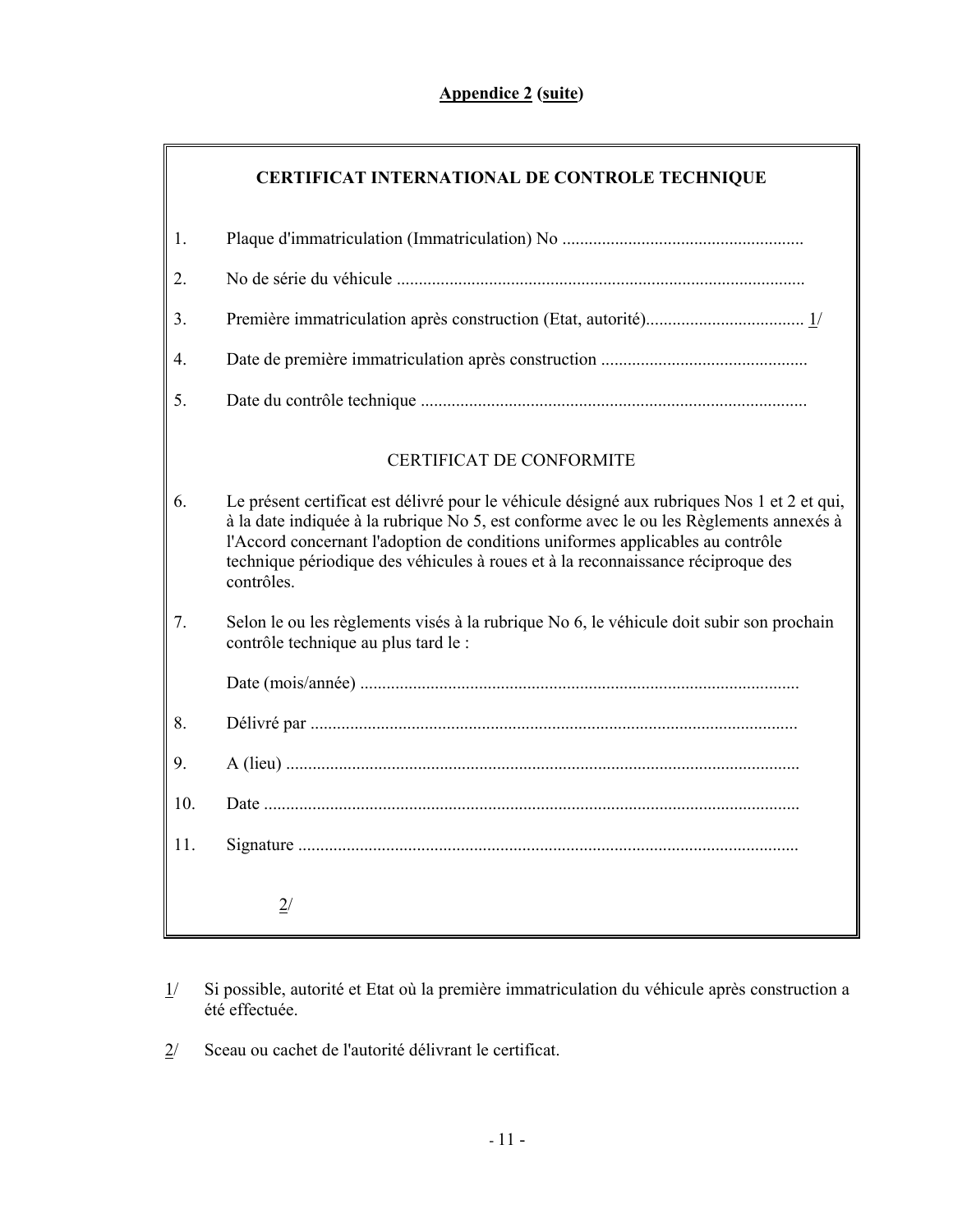# **Appendice 2 (suite)**

|      | 12. Contrôle(s) technique(s) périodique(s) ultérieur(s) $1/$ |
|------|--------------------------------------------------------------|
| 12.1 |                                                              |
| 12.2 | (Cachet)                                                     |
| 12.3 |                                                              |
| 12.4 |                                                              |
| 12.5 |                                                              |
|      |                                                              |
|      |                                                              |
|      |                                                              |
|      |                                                              |
|      |                                                              |
|      |                                                              |
|      |                                                              |
|      |                                                              |
|      |                                                              |

1/ Compléter à nouveau dans les cases suivantes les rubriques 12.1 à 12.5 si le certificat ressert pour les contrôles périodiques annuels ultérieurs.

 $\mathcal{L}_\text{max}$ 

2/ Nom, adresse, pays du Centre de contrôle technique agréé par l'autorité compétente.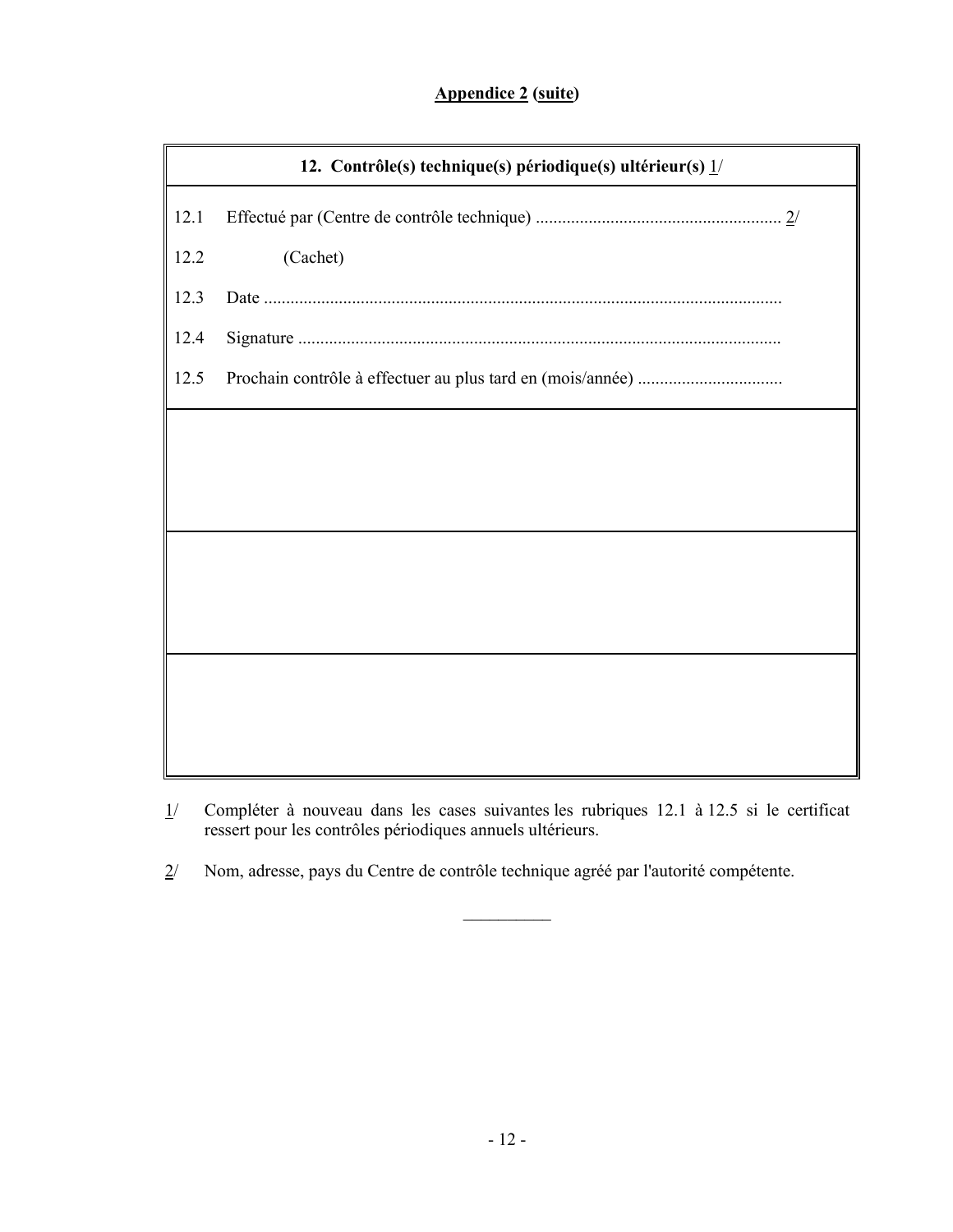### **СОГЛАШЕНИЕ О ПРИНЯТИИ ЕДИНООБРАЗНЫХ УСЛОВИЙ ДЛЯ ПЕРИОДИЧЕСКИХ ТЕХНИЧЕСКИХ ОСМОТРОВ КОЛЕСНЫХ ТРАНСПОРТНЫХ СРЕДСТВ И О ВЗАИМНОМ ПРИЗНАНИИ ТАКИХ ОСМОТРОВА**

#### **Преамбула**

#### ДОГОВАРИВАЮЩИЕСЯ СТОРОНЫ,

ПРИЗНАВАЯ рост объема дорожного движения и обусловленное этим увеличение опасности и негативных последствий, в результате чего все Договаривающиеся стороны сталкиваются с проблемами безопасности и экологическими проблемами аналогичного характера и важности;

ЖЕЛАЯ добиться большего единообразия в правилах, регулирующих дорожное движение в Европе, и обеспечить более высокий уровень безопасности и охраны окружающей среды;

ЖЕЛАЯ установить с этой целью единообразные условия периодических технических осмотров колесных транспортных средств, которым должны отвечать эти транспортные средства, с тем чтобы получить сертификат в своих странах;

ПРИНИМАЯ ВО ВНИМАНИЕ, что время, необходимое для проведения таких периодических технических осмотров отдельных транспортных средств, и связанные с ними расходы являются теми факторами, которые могут отразиться на условиях конкуренции между автотранспортными операторами на территориях Договаривающихся сторон; принимая во внимание, что нынешние системы технического контроля на разных территориях различаются;

ПРИНИМАЯ ВО ВНИМАНИЕ, что вследствие этого необходимо согласовать по мере возможности периодичность проведения технического контроля и элементы, подлежащие обязательному техническому контролю;

ПРИНИМАЯ ВО ВНИМАНИЕ, что при установлении сроков применения мер, упоминаемых в настоящем Соглашении, необходимо учитывать время, требующееся для создания или расширения сферы действия административных и технических условий, необходимых для проведения технического контроля;

ДОГОВОРИЛИСЬ о нижеследующем:

# **Статья 1**

Договаривающиеся стороны принимают Правила для периодических технических осмотров колесных транспортных средств, зарегистрированных или допущенных к эксплуатации на их территории, и на взаимной основе признают осмотры, проводимые в соответствии с этими Правилами. Эти Правила принимаются в рамках Административного комитета, состоящего из всех Договаривающихся сторон, в соответствии с Правилами процедуры, изложенными в добавлении 1, и на основе нижеследующих пунктов и статей.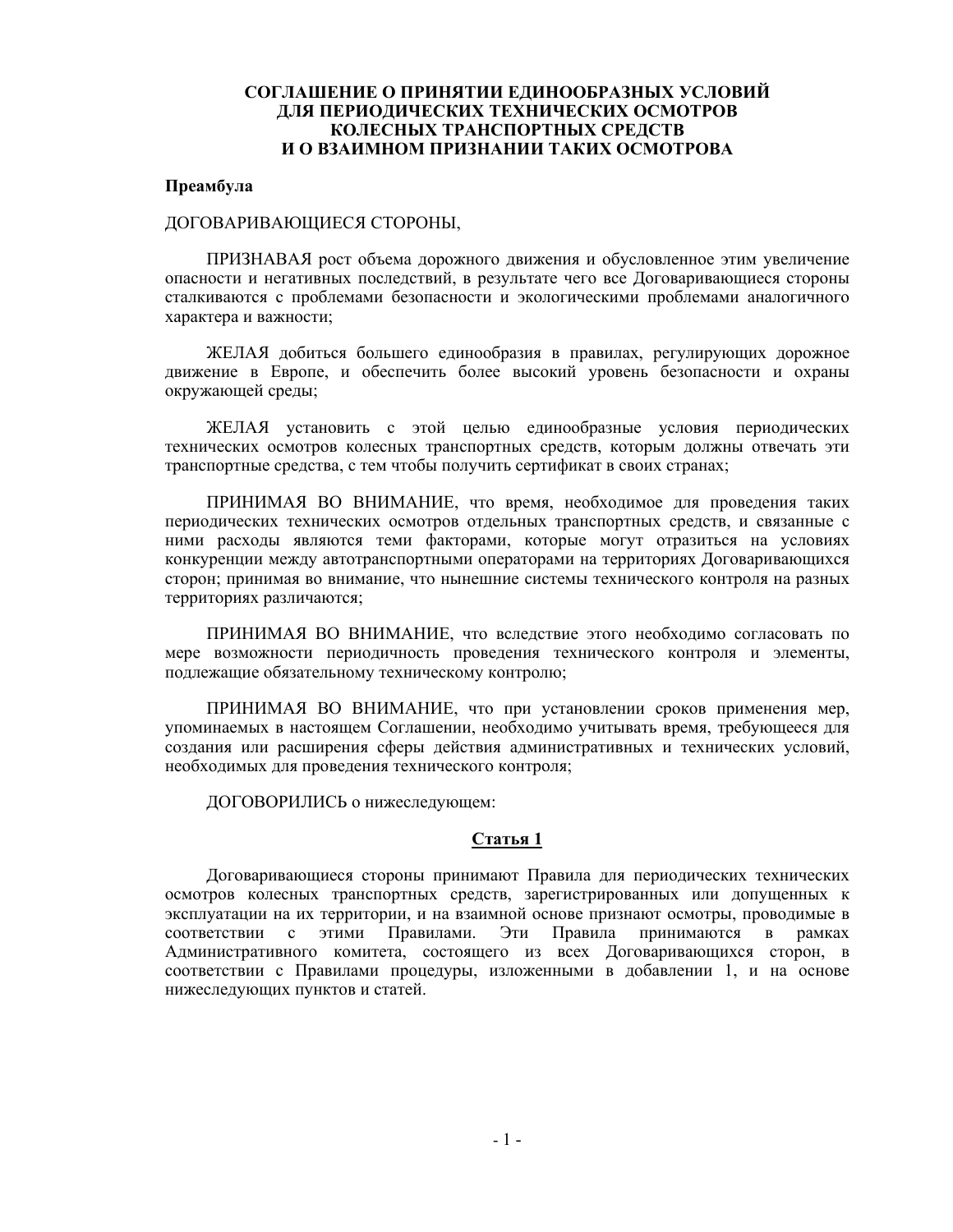### Для целей настоящего Соглашения

термин "колесные транспортные средства" включает любые механические транспортные средства и их прицепы;

термин "технический осмотр" включает осмотр любых предметов оборудования и частей, которые используются на колесных транспортных средствах и характеристики которых оказывают влияние на безопасность дорожного движения, охрану окружающей среды и экономию энергии; термин "правила для периодических технических осмотров колесных транспортных средств" включает положения для доказательства существования периодической административной единообразной процедуры, посредством которой компетентные органы Договаривающейся стороны после проведения необходимых проверок заявляют, что колесное транспортное средство отвечает предписаниям данных Правил. В качестве доказательства может служить сертификат технического осмотра, образец которого приводится в добавлении 2 к настоящему Соглашению.

#### **Статья 2**

1. После принятия какого-либо Правила в соответствии с процедурой, указанной в добавлении 1, Административный комитет препровождает его Генеральному секретарю Организации Объединенных Наций, далее именуемому "Генеральным секретарем". После этого Генеральный секретарь, по возможности в кратчайшие сроки, уведомляет об этом Правиле Договаривающиеся стороны.

Правило считается принятым, если в течение шести месяцев с момента уведомления Генеральным секретарем более чем одна треть Договаривающихся сторон, являющихся таковыми на момент уведомления, не проинформируют Генерального секретаря о своем несогласии с этим Правилом.

Правило охватывает следующие аспекты:

- а) категории соответствующих колесных транспортных средств и периодичность их осмотра;
- b) предметы оборудования и/или части, подлежащие осмотру;
- c) методы испытаний, с помощью которых должны подтверждаться требования, предъявляемые к эксплуатационным характеристикам;
- d) условия выдачи сертификата осмотра и его взаимного признания;
- e) дата (даты) вступления в силу этого Правила.

В Правиле могут, при необходимости, приводиться ссылки на центры технического контроля, которые уполномочены компетентными органами и в которых могут проводиться осмотры колесных транспортных средств.

2. После принятия Правила Генеральный секретарь уведомляет об этом, по возможности в кратчайшие сроки, все Договаривающиеся стороны, указывая, какие из Договаривающихся сторон выразили свое несогласие и в отношении каких из них это Правило не вступает в силу.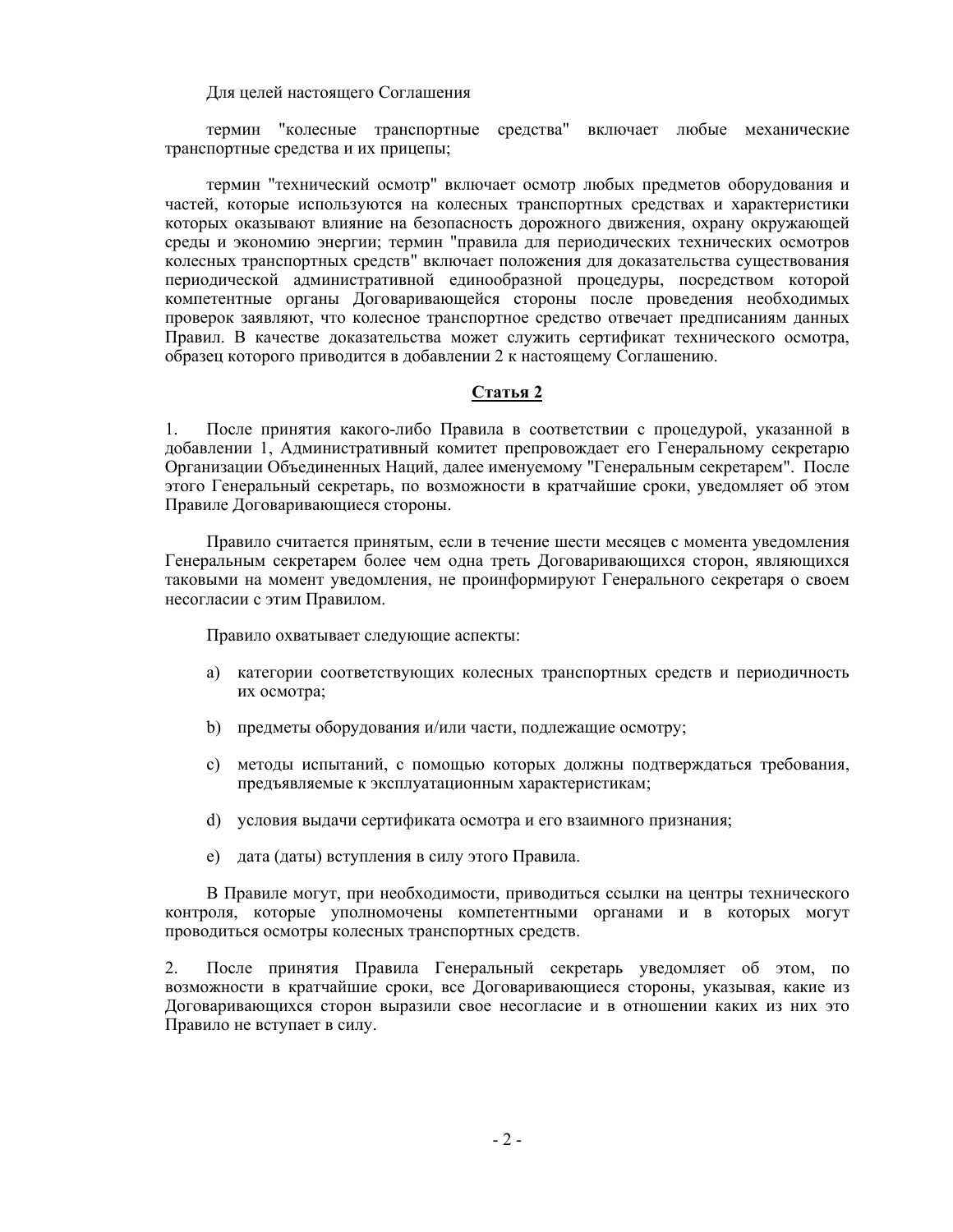3. Принятое Правило вступает в силу в указанный (указанные) в нем день (дни) в качестве Правила, прилагаемого к настоящему Соглашению, для всех Договаривающихся сторон, которые не направили уведомление о своем несогласии.

4. В момент сдачи на хранение документа о присоединении любая новая Договаривающаяся сторона может заявить, что она не связана некоторыми из Правил, прилагаемых к настоящему Соглашению на тот момент, или что она не связана ни одним из них. Если в это время в отношении проекта какого-либо правила проводится процедура, предусмотренная в пунктах 1, 2 и 3 настоящей статьи, Генеральный секретарь препровождает проект такого правила новой Договаривающейся стороне, и проект вступает в силу в качестве Правила для новой Договаривающейся стороны только на условиях, указанных в пункте 3 настоящей статьи, причем отведенное для этого время отсчитывается от даты препровождения проекта этой Стороне. Генеральный секретарь извещает все Договаривающиеся стороны о дате вступления в силу этого Правила. Он доводит также до их сведения все заявления о неприменении некоторых Правил, которые любая Договаривающаяся сторона может сделать в соответствии с положениями настоящего пункта.

5. Любая Договаривающаяся сторона, применяющая то или иное Правило, может в любой момент уведомить Генерального секретаря о том, что ее администрация по истечении одного года с момента уведомления намерена прекратить его применение. Генеральный секретарь препровождает такое уведомление другим Договаривающимся сторонам.

6. Любая Договаривающаяся сторона, не применяющая то или иное Правило, может в любой момент уведомить Генерального секретаря о том, что в будущем она намерена его применять, и данное Правило вступает в силу для этой Стороны на шестидесятый день после такого уведомления. Генеральный секретарь уведомляет все Договаривающиеся стороны о каждом случае вступления Правила в силу для новой Договаривающейся стороны в соответствии с положениями настоящего пункта.

7. В дальнейшем Договаривающиеся стороны, в отношении которых действует какоелибо Правило, будут именоваться "Договаривающимися сторонами, применяющими Правило".

8. Правила, прилагаемые к настоящему Соглашению в качестве добавлений к настоящему Соглашению, являются его неотъемлемой частью.

# **Статья 3**

Поправки в Правила, прилагаемые к настоящему Соглашению, могут вноситься в соответствии со следующей процедурой:

1. Поправки к Правилам принимаются Административным комитетом, как это предусмотрено в статьях 1 и 2, в соответствии с процедурой, указанной в добавлении 1. После принятия поправки к Правилу Административный комитет направляет ее Генеральному секретарю. После этого Генеральный секретарь, по возможности в кратчайшие сроки, уведомляет об этой поправке Договаривающиеся стороны, применяющие данное Правило.

2. Поправка к Правилу считается принятой, если в течение шести месяцев с момента уведомления Генеральным секретарем более чем одна треть Договаривающихся сторон, применявших данное Правило на момент уведомления, не проинформируют Генерального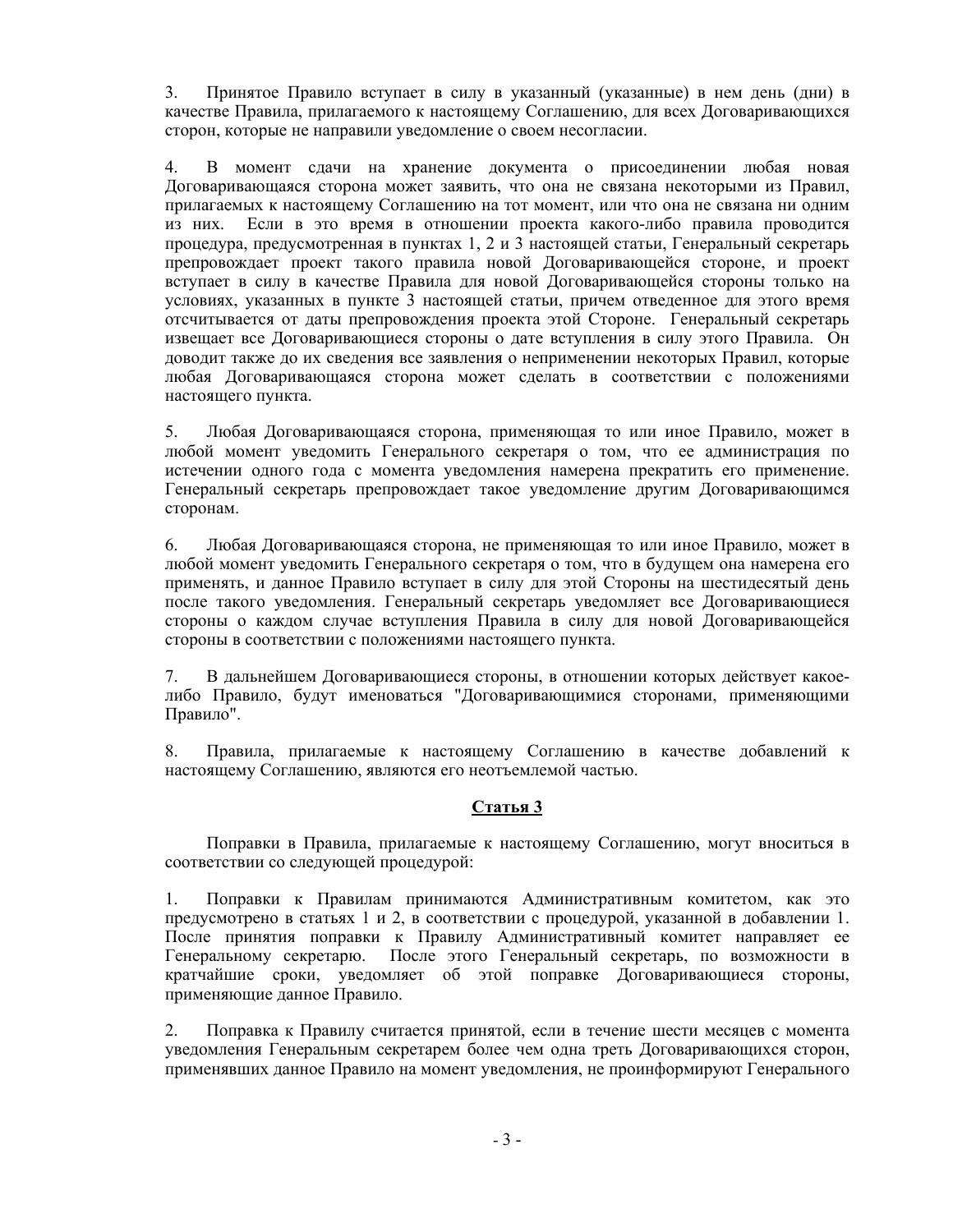секретаря о своем несогласии с данной поправкой. Если по истечении этого периода времени Генеральный секретарь не получит заявлений о несогласии от более чем одной трети Договаривающихся сторон, применяющих Правило, Генеральный секретарь, по возможности в кратчайшие сроки, объявляет о том, что поправка считается принятой и обязательной для тех Договаривающихся сторон, применяющих Правило, которые не заявили о своем несогласии с ней. Если в Правило вносится поправка и не менее одной пятой Договаривающихся сторон, применяющих Правило без внесенной поправки, впоследствии заявляют, что они предпочитают и далее применять Правило без внесенной поправки, то Правило без внесенной поправки будет рассматриваться в качестве альтернативы Правилу с внесенной поправкой и будет официально включено в Правило как таковое, причем оно вступает в силу с момента принятия этой поправки или ее вступления в силу. В этом случае на Договаривающиеся стороны, применяющие Правило, возлагаются обязательства, аналогичные обязательствам, изложенным в пункте 1.

3. Если какая-либо новая Договаривающаяся сторона присоединяется к настоящему Соглашению в период между направлением Генеральным секретарем уведомления о поправке к Правилу и ее вступлением в силу, то данное Правило вступает в силу для этой Договаривающейся стороны только через два месяца после официального принятия ею этой поправки или через два месяца по истечении шестимесячного периода с момента уведомления этой Стороны Генеральным секретарем о предлагаемой поправке.

# **Статья 4**

1. Договаривающимися сторонами настоящего Соглашения могут стать страны – члены Европейской экономической комиссии, страны, допущенные к участию в работе Комиссии с консультативным статусом в соответствии с пунктом 8 Положения о круге ведения Комиссии, и региональные организации экономической интеграции, созданные странами – членами Европейской экономической комиссии, которым их государствачлены передали полномочия по вопросам, охватываемым настоящим Соглашением, включая полномочия принимать решения, имеющие обязательную силу для их государств-членов.

В целях определения количества голосов, упомянутого в пункте 1 статьи 2 и пункте 2 статьи 3, региональные организации экономической интеграции участвуют в голосовании, располагая количеством голосов по числу своих государств-членов, являющихся членами Европейской экономической комиссии.

2. Договаривающимися сторонами настоящего Соглашения могут стать страны – члены Организации Объединенных Наций, которые могут участвовать в некоторых видах деятельности Европейской экономической комиссии в соответствии с пунктом 11 Положения о круге ведения Комиссии, и региональные организации экономической интеграции этих стран, которым их государства-члены передали полномочия по вопросам, охватываемым настоящим Соглашением, включая полномочия принимать решения, имеющие обязательную силу для их государств-членов.

В целях определения количества голосов, упомянутого в пункте 1 статьи 2 и пункте 2 статьи 3, региональные организации экономической интеграции участвуют в голосовании, располагая количеством голосов по числу своих государств-членов, являющихся членами Организации Объединенных Наций.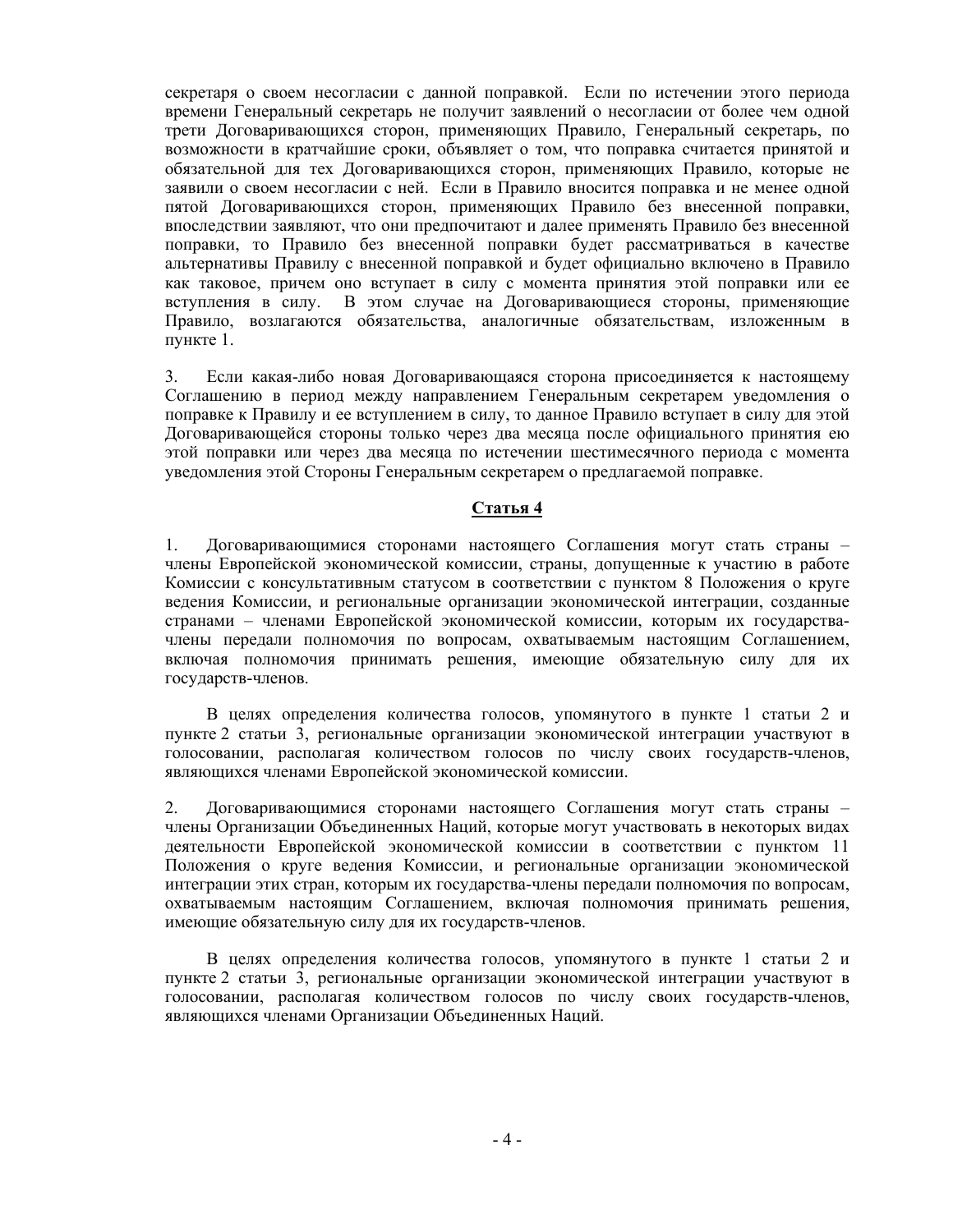3. Страны, упомянутые в пунктах 1 и 2 настоящей статьи, могут стать Договаривающимися сторонами Соглашения:

- a) путем его подписания без оговорки о ратификации;
- b) путем его ратификации после подписания с оговоркой о ратификации;
- c) путем присоединения к нему.

4. Ратификация или присоединение осуществляются путем сдачи на хранение Генеральному секретарю Организации Объединенных Наций соответствующего документа.

5. Соглашение открыто для подписания с 12 ноября 1997 года по 30 июня 1998 года включительно. Затем оно будет открыто для присоединения.

## **Статья 5**

1. Настоящее Соглашение вступает в силу на шестидесятый день после того, как пять стран, указанных в пункте 1 статьи 4 настоящего Соглашения, подпишут его без оговорки о ратификации или сдадут на хранение свои документы о ратификации или присоединении.

2. Для любой страны, ратифицирующей Соглашение или присоединяющейся к нему после его вступления в силу, настоящее Соглашение вступает в силу на шестидесятый день, после того как указанная страна сдаст на хранение документ о ратификации или присоединении.

### **Статья 6**

1. Любая Договаривающаяся сторона может денонсировать настоящее Соглашение путем направления Генеральному секретарю Организации Объединенных Наций соответствующего уведомления.

2. Денонсация вступает в силу по истечении двенадцати месяцев с даты получения Генеральным секретарем такого уведомления.

## **Статья 7**

1. Любая страна может в момент подписания настоящего Соглашения без оговорки о ратификации или в момент сдачи на хранение своего документа о ратификации или присоединении или в любой последующий момент объявить путем направления Генеральному секретарю Организации Объединенных Наций уведомления в том, что действие настоящего Соглашения распространяется на все или любые территории, за внешние сношения которых она является ответственной. Соглашение применяется на территории или территориях, указанных в уведомлении, начиная с шестидесятого дня с момента его получения Генеральным секретарем или, если в этот день Соглашение еще не вступило в силу, с момента его вступления в силу.

2. Любая страна, сделавшая в соответствии с пунктом 1 настоящей статьи заявление о распространении действия настоящего Соглашения на любую территорию, за внешние сношения которой она является ответственной, может денонсировать Соглашение отдельно в отношении данной территории в соответствии с положениями статьи 6.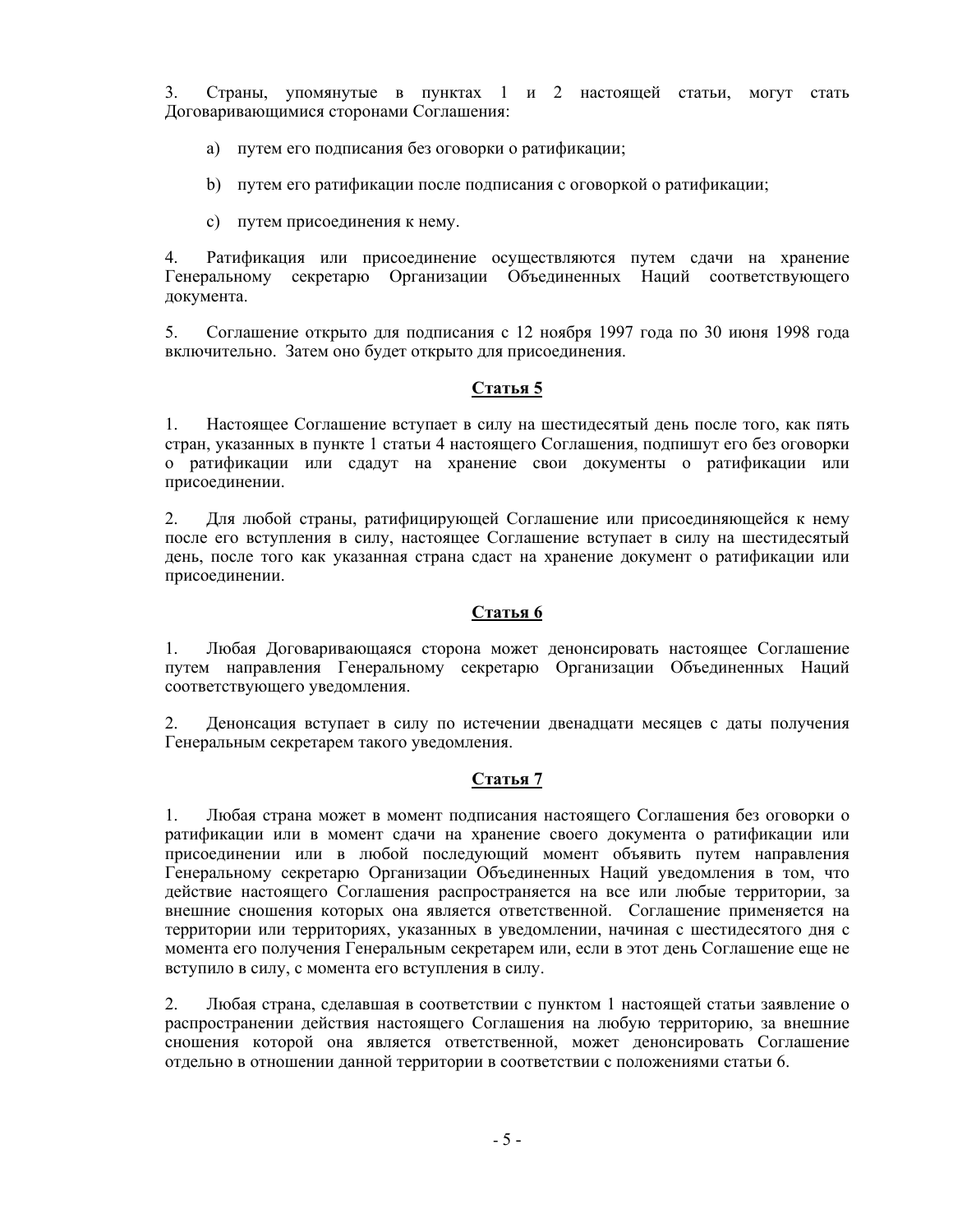### **Статья 8**

1. Любой спор между двумя или более Договаривающимися сторонами относительно толкования или применения настоящего Соглашения должен, по возможности, разрешаться путем переговоров между ними.

2. Любой спор, который не будет разрешен путем переговоров, направляется по требованию одной из Договаривающихся сторон, участвующих в споре, на арбитражное разбирательство и соответственно передается на рассмотрение одному или нескольким арбитрам, избранным по общему согласию спорящих Сторон. Если в течение трех месяцев с даты поступления требования о проведении арбитражного разбирательства спорящие Стороны не могут прийти к согласию относительно выбора арбитра или арбитров, любая из этих Сторон может обратиться к Генеральному секретарю Организации Объединенных Наций с просьбой назначить единого арбитра, которому передается этот спор на разрешение.

3. Решение арбитра или арбитров, назначенных в соответствии с положениями пункта 2 настоящей статьи, имеет обязательную силу для Договаривающихся сторон, участвующих в споре.

## **Статья 9**

1. Каждая Договаривающаяся сторона может во время подписания, ратификации настоящего Соглашения или присоединения к нему заявить, что она не считает себя связанной статьей 8 Соглашения. Другие Договаривающиеся стороны не связаны статьей 8 в отношении любой Договаривающейся стороны, сделавшей такую оговорку.

2. Любая Договаривающаяся сторона, сделавшая оговорку в соответствии с пунктом 1 настоящей статьи, может в любой момент снять такую оговорку путем направления соответствующего уведомления Генеральному секретарю Организации Объединенных Наций.

3. Никакие иные оговорки к настоящему Соглашению или к прилагаемым к нему Правилам не допускаются, однако любая Договаривающаяся сторона может в соответствии с положениями статьи 1 заявить, что она не намерена применять некоторые Правила или что она не намерена применять ни одно из них.

## **Статья 10**

Поправки в текст самого Соглашения и добавлений к нему могут вноситься в соответствии со следующей процедурой:

1. Любая Договаривающаяся сторона может предложить одну или более поправок к настоящему Соглашению и добавлениям к нему. Текст любой предложенной поправки к Соглашению и добавлениям к нему направляется Генеральному секретарю, который препровождает его всем Договаривающимся сторонам и информирует все другие страны, указанные в пункте 1 статьи 4 настоящего Соглашения.

2. Любая предложенная поправка, препровожденная в соответствии с пунктом 1 настоящей статьи, считается принятой, если в течение шестимесячного периода с даты препровождения Генеральным секретарем предложенной поправки ни одна из Договаривающихся сторон не представит возражений.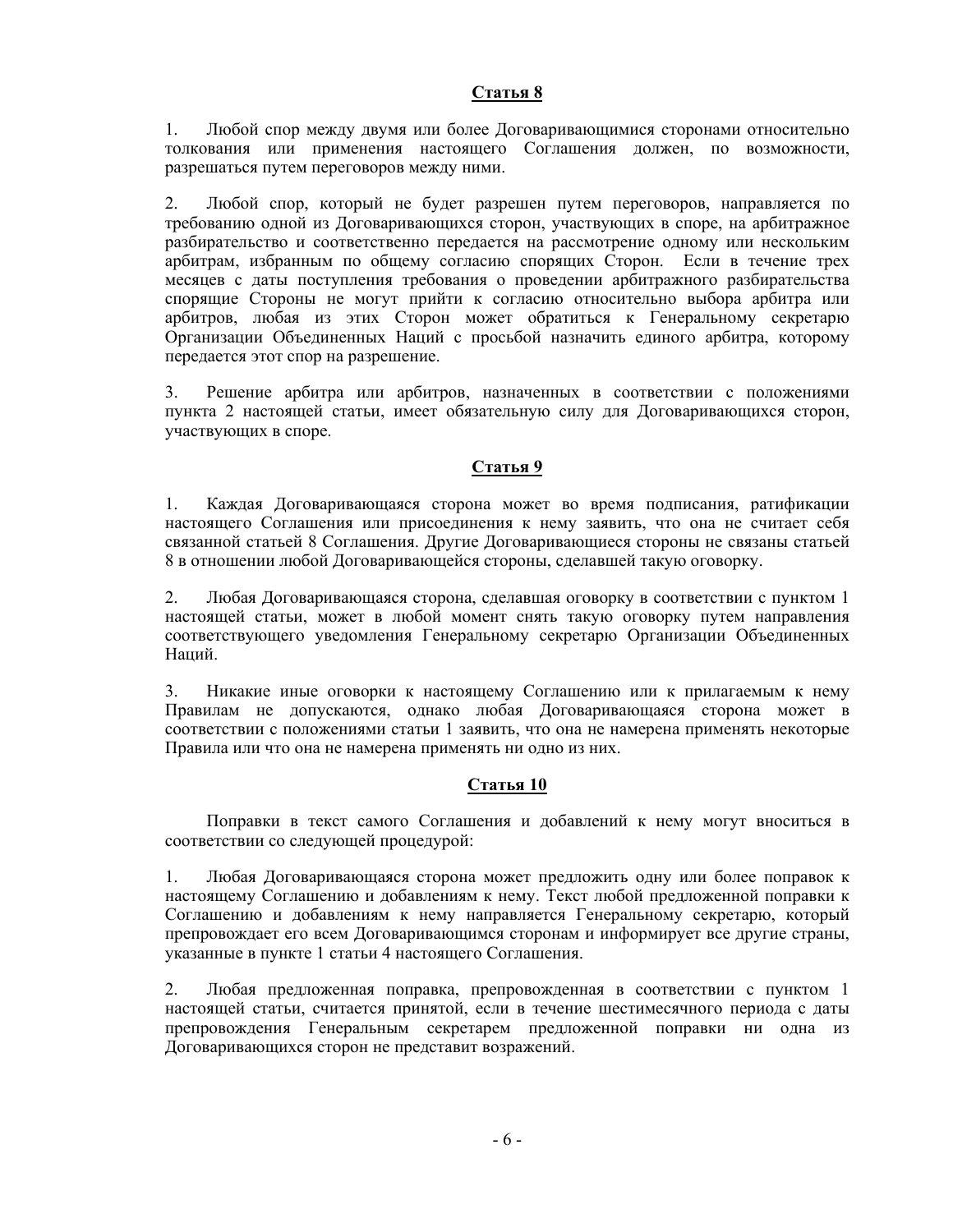3. Генеральный секретарь, по возможности в кратчайшие сроки, уведомляет все Договаривающиеся стороны о том, высказывались ли возражения против предложенной поправки. Если против предложенной поправки высказано возражение, она считается не принятой и не имеет никакой силы. При отсутствии возражения поправка вступает в силу для всех Договаривающихся сторон через три месяца по истечении шестимесячного периода, предусмотренного в пункте 2 настоящей статьи.

# **Статья 11**

Помимо уведомлений, упомянутых в статьях 2, 3 и 5 настоящего Соглашения, Генеральный секретарь уведомляет Договаривающиеся стороны:

a) о подписании, ратификации и присоединении в соответствии со статьей 4;

b) о датах вступления в силу настоящего Соглашения в соответствии со статьей 5;

- c) о денонсациях в соответствии со статьей 6;
- d) об уведомлениях, полученных в соответствии со статьей 7;

 e) о заявлениях и уведомлениях, полученных в соответствии с пунктами 1 и 2 статьи 9;

- f) о вступлении в силу любой поправки в соответствии с пунктами 1 и 2 статьи 3;
- g) о вступлении в силу любой поправки в соответствии с пунктом 3 статьи 10.

## **Статья 12**

Органы или учреждения, которые назначены Договаривающейся стороной и ей непосредственно подчиняются, могут проводить периодические технические осмотры в соответствии с настоящим Соглашением от имени другой Договаривающейся стороны.

## **Статья 13**

После 30 июня 1998 года подлинник настоящего Соглашения сдается на хранение Генеральному секретарю Организации Объединенных Наций, который препровождает надлежащим образом заверенные копии каждой из стран, упомянутых в пунктах 1 и 2 статьи 4 настоящего Соглашения.

\* \* \*

В УДОСТОВЕРЕНИЕ ЧЕГО нижеподписавшиеся, надлежащим образом на то уполномоченные, подписали настоящее Соглашение.

СОВЕРШЕНО в Вене 13 ноября 1997 года в одном экземпляре на английском, русском и французском языках, причем все три текста являются равно аутентичными.

 $\frac{1}{2}$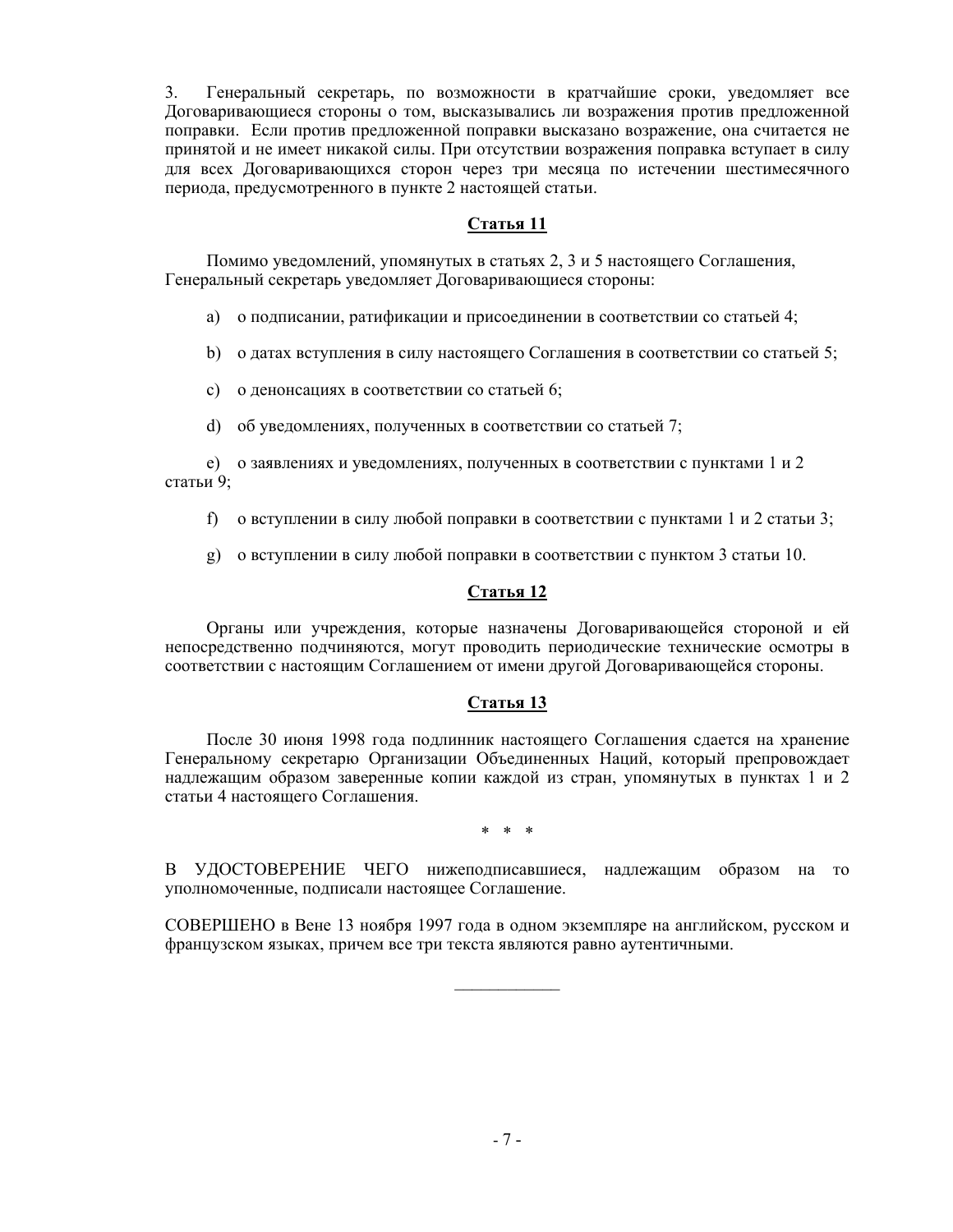#### **Добавление 1**

#### **СОСТАВ И ПРАВИЛА ПРОЦЕДУРЫ АДМИНИСТРАТИВНОГО КОМИТЕТА**

### **Статья 1**

В состав Административного комитета входят все Договаривающиеся стороны Соглашения.

#### **Статья 2**

Исполнительный секретарь Европейской экономической комиссии Организации Объединенных Наций обеспечивает секретариатское обслуживание Комитета.

## **Статья 3**

Ежегодно на своей первой сессии Комитет избирает Председателя и заместителя Председателя.

#### **Статья 4**

Генеральный секретарь Организации Объединенных Наций созывает Комитет под эгидой Европейской экономической комиссии всякий раз, когда требуется принять новые Правила или поправку к Правилам.

#### **Статья 5**

Предлагаемые новые Правила выносятся на голосование. Каждая страна – Договаривающаяся сторона Соглашения – имеет один голос. Для принятия решений требуется кворум в составе не менее половины Договаривающихся сторон. В целях определения кворума региональные организации экономической интеграции, являющиеся Договаривающимися сторонами Соглашения, участвуют в голосовании, располагая количеством голосов по числу своих государств-членов. Представитель региональной организации экономической интеграции может подавать голоса за суверенные государства, входящие в состав этой организации. Проект новых Правил принимается большинством в две трети голосов присутствующих и участвующих в голосовании членов.

## **Статья 6**

Предлагаемые поправки к Правилам выносятся на голосование. Каждая страна – Договаривающаяся сторона Соглашения, применяющая данное Правило, – имеет один голос. Для принятия решения требуется кворум в составе не менее половины Договаривающихся сторон, применяющих данные Правила. В целях определения кворума региональные организации экономической интеграции, являющиеся Договаривающимися сторонами Соглашения, участвуют в голосовании, располагая количеством голосов по числу своих государств-членов. Представитель региональной организации экономической интеграции может подавать голоса за те суверенные государства, входящие в состав этой организации, которые применяют данные Правила. Проект поправок к Правилам принимается большинством в две трети голосов присутствующих и участвующих в голосовании членов.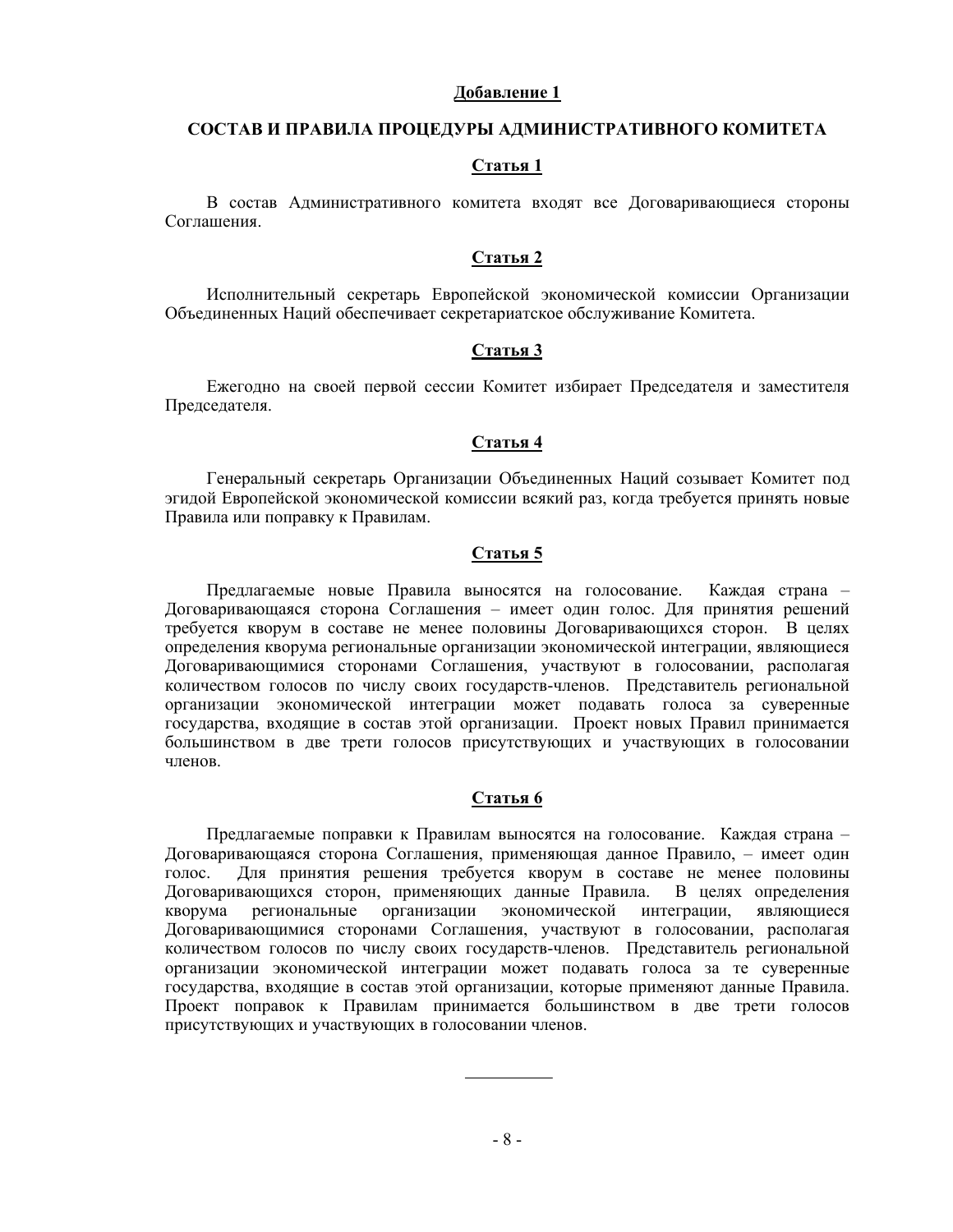### **Добавление 2**

## **МЕЖДУНАРОДНЫЙ СЕРТИФИКАТ ТЕХНИЧЕСКОГО ОСМОТРА**

1. Уполномоченные центры технического осмотра отвечают за проведение контрольных осмотров, выдачу свидетельства о соответствии требованиям осмотра, содержащимся в соответствующем (соответствующих) Правиле (Правилах) , прилагаемом (прилагаемых) к Венскому соглашению 1997 года, и указание последней даты следующего осмотра в позиции № 12.5 Международного сертификата технического осмотра, образец которого приводится ниже.

2. Международный сертификат технического осмотра содержит информацию, указанную ниже. Он может представлять собой буклет форматом А6 (148х105 мм) с обложкой зеленого цвета и белыми внутренними страницами либо лист бумаги зеленого или белого цвета форматом А4 (210х197 мм) , сложенный до формата А6 таким образом, чтобы раздел, содержащий отличительный знак государства или Организации Объединенных Наций, находился на лицевой стороне сложенного Сертификата.

3. Пункты Сертификата и содержащийся в них текст печатаются на национальном языке Договаривающейся стороны, выдающей Сертификат, с сохранением нумерации позиций.

4. В качестве альтернативы могут использоваться протоколы периодических осмотров, применяемые Договаривающимися сторонами Соглашения. Их образец препровождается Генеральному секретарю Организации Объединенных Наций для информирования Договаривающихся сторон.

5. Заполнение от руки, с помощью печатной машинки или компьютера позиций в Международном сертификате технического осмотра производится латинскими буквами только компетентными органами.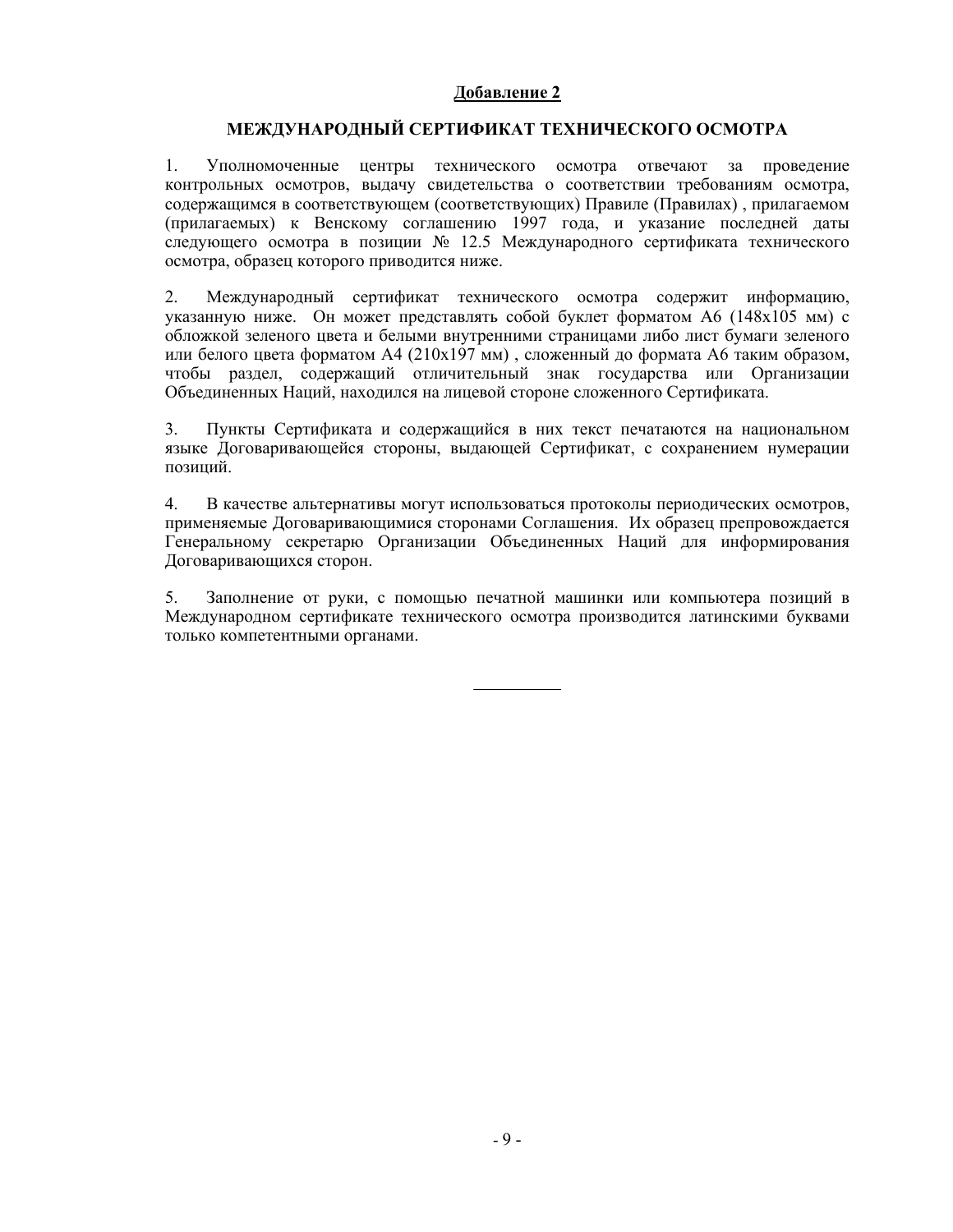# **Добавление 2 (продолжение)**

# **СОДЕРЖАНИЕ МЕЖДУНАРОДНОГО СЕРТИФИКАТА ТЕХНИЧЕСКОГО ОСМОТРА**

|                                                                         | Место для<br>отличительного<br>знака государства<br>или ООН |     |
|-------------------------------------------------------------------------|-------------------------------------------------------------|-----|
| (Административный орган, отвечающий за проведение технического осмотра) |                                                             |     |
|                                                                         | CERTIFICAT INTERNATIONAL DE CONTROLE TECHNIQUE 2/           | .1/ |

- 1/ Название "МЕЖДУНАРОДНЫЙ СЕРТИФИКАТ ТЕХНИЧЕСКОГО ОСМОТРА" на национальном языке.
- 2/ Название на французском языке.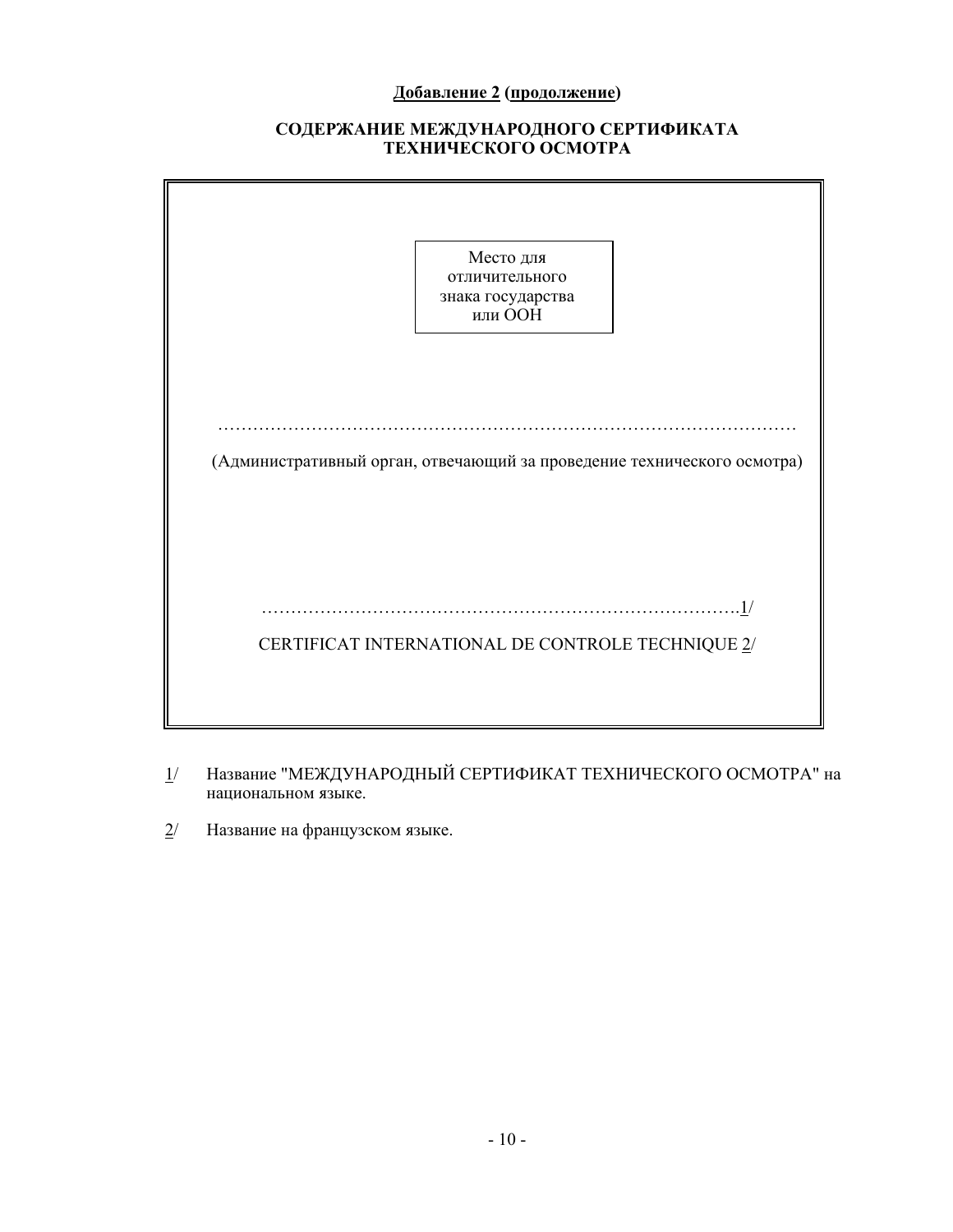|                  | МЕЖДУНАРОДНЫЙ СЕРТИФИКАТ ТЕХНИЧЕСКОГО ОСМОТРА                                                                                                                                                                                                                                                                                                                                              |
|------------------|--------------------------------------------------------------------------------------------------------------------------------------------------------------------------------------------------------------------------------------------------------------------------------------------------------------------------------------------------------------------------------------------|
| 1.               |                                                                                                                                                                                                                                                                                                                                                                                            |
| 2.               |                                                                                                                                                                                                                                                                                                                                                                                            |
| 3.               | Первая регистрация после изготовления (государство, компетентный орган) $1/$                                                                                                                                                                                                                                                                                                               |
| $\overline{4}$ . |                                                                                                                                                                                                                                                                                                                                                                                            |
| 5.               |                                                                                                                                                                                                                                                                                                                                                                                            |
|                  |                                                                                                                                                                                                                                                                                                                                                                                            |
|                  | СЕРТИФИКАТ СООТВЕТСТВИЯ                                                                                                                                                                                                                                                                                                                                                                    |
| 6.               | Настоящий сертификат выдается на автотранспортное средство, которое<br>указано в позициях № 1 и 2 и которое соответствует на дату, указанную в<br>позиции № 5, Правилу (Правилам), прилагаемому (прилагаемым) к<br>Соглашению 1997 года о принятии единообразных условий для периодических<br>технических осмотров колесных транспортных средств и о взаимном признании<br>таких осмотров. |
| 7.               | Следующий технический осмотр автотранспортного средства проводится в<br>соответствии с Правилом (Правилами), указанным (указанными) в позиции<br>№ 6, не позднее:                                                                                                                                                                                                                          |
|                  |                                                                                                                                                                                                                                                                                                                                                                                            |
| 8.               |                                                                                                                                                                                                                                                                                                                                                                                            |
| 9.               |                                                                                                                                                                                                                                                                                                                                                                                            |
| 10.              |                                                                                                                                                                                                                                                                                                                                                                                            |
| 11.              |                                                                                                                                                                                                                                                                                                                                                                                            |
|                  | 2/                                                                                                                                                                                                                                                                                                                                                                                         |
|                  |                                                                                                                                                                                                                                                                                                                                                                                            |

- 1/ Компетентный орган и государство, где автотранспортное средство было впервые зарегистрировано после изготовления, если такая информация имеется.
- 2/ Печать или штамп компетентного органа, выдающего сертификат.